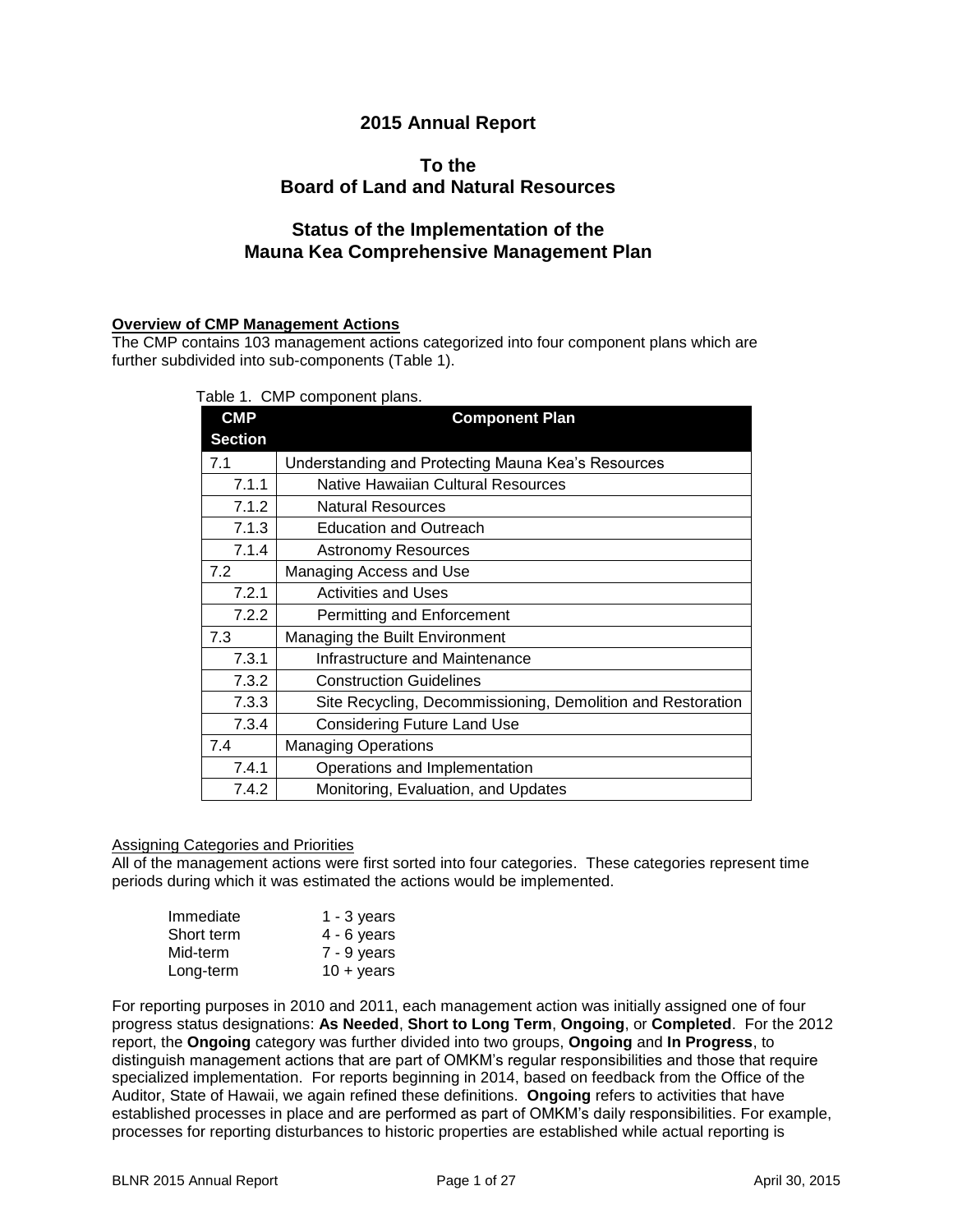**Ongoing** as necessary. **In Progress** refers to actions that require specialized implementation such as the development of policies or hiring consultants and researchers, and while efforts are **In Progress** the action or process is not yet complete.

| Short to Long Term | Management action still to be implemented during its scheduled time<br>period                                                                           |
|--------------------|---------------------------------------------------------------------------------------------------------------------------------------------------------|
| In Progress        | Management action that requires specialized implementation has been<br>initiated, process is not yet complete                                           |
| Ongoing            | Management action is implemented and processes are in place to fulfill this<br>requirement, actions will continue indefinitely because they are part of |
| Completed          | OMKM's continuing management responsibilities<br>Management action is completed                                                                         |

### **2014 – 2015 Summary of Implementation Status**

Most management actions have either been implemented or are in progress. Many actions are considered 'ongoing' as they are long term, continuous land management responsibilities. Appendix A details the implementation status with explanations for individual CMP management actions.

#### **CMP Management Action Implementation Overview**

As reported in earlier reports OMKM identified five priority categories. Efforts have been initiated in all of the categories and are described below.

#### **Priority Categories:**

- **Research**
- **Monitoring**
- **Resources Management Programs**
- **Education, Training and Outreach**
- **Printed Materials & Public Forums**

**Research**. Research efforts continue to establish baseline data. OMKM in collaboration with UH Hilo Geography Department, initiated a multi-year study of surface erosion processes in cinder cone environments. This study will help to better understand natural erosion and mitigate impacts of existing infrastructure and improve our characterization of arthropod habitat.

Surveys of the wēkiu bug, alien arthropods and botanical resources are still being conducted on an annual basis. The multi-year study of the status of permafrost in the summit region is still ongoing as well as the development of a climate change sea-level to summit monitoring system, and development of a climate change modeling program. The climate change projects will help track changes in weather and climate over the long term and will provide us with data to evaluate altitudinal changes and impacts on ecosystems from sea level to the summit.

Parking, vehicle and pedestrian flow and visitor capacity concerns are being addressed in design improvements and layout of facilities at, and in areas surrounding the Visitor Information Station (VIS). Road improvements are also being evaluated. Capital Improvement Project funds were appropriated for this study.

#### Summary of activities:

| Initiate surveys and studies on flora and | 4-year study on permafrost is ongoing. |
|-------------------------------------------|----------------------------------------|
| fauna, geology and hydrology,             |                                        |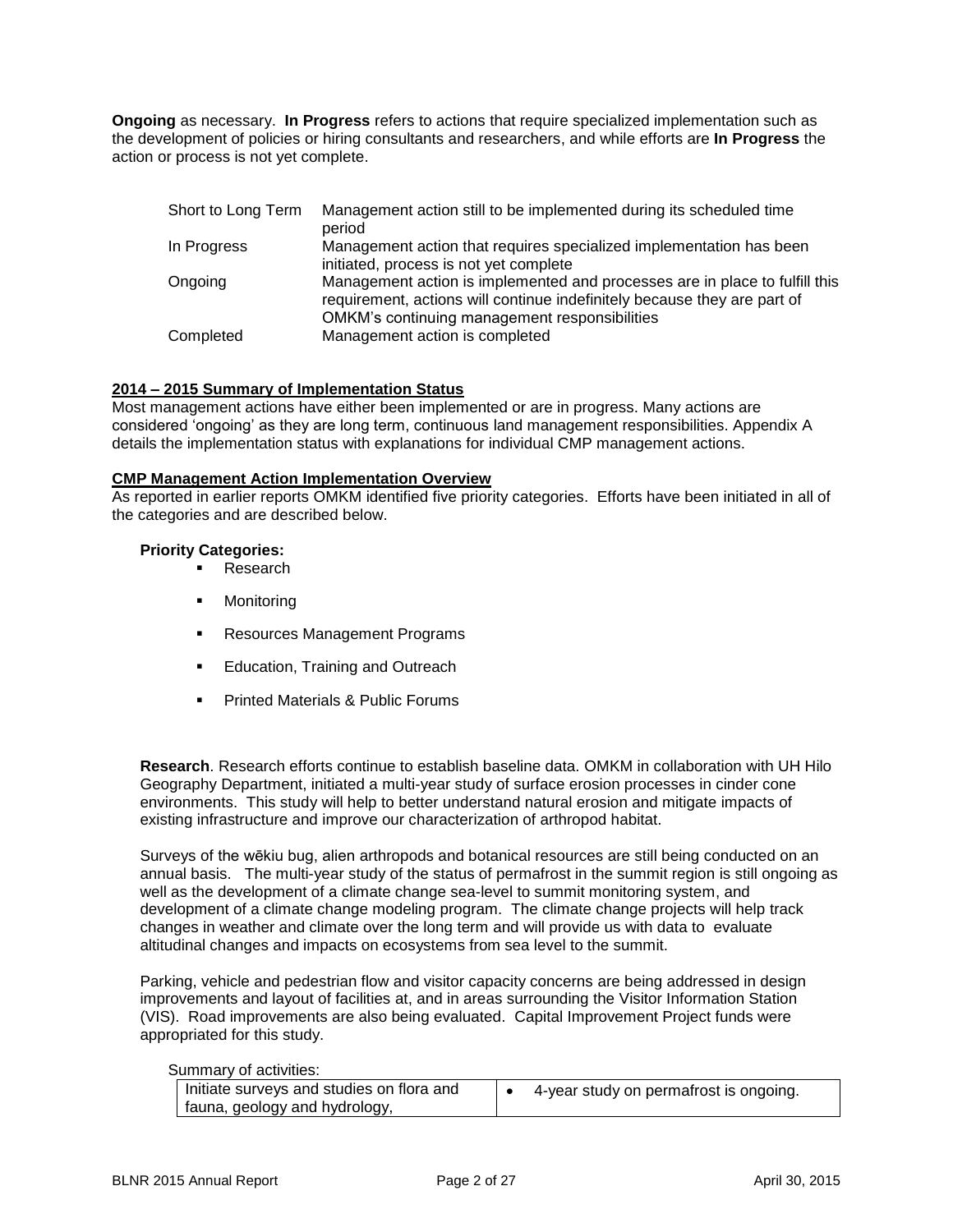| Climate/weather and air quality, and<br>erosion.                                                                                           | 4-year survey on native and other summit<br>$\bullet$<br>arthropods commenced in the Fall 2011.                                                                                                                                                                                                                                                                        |
|--------------------------------------------------------------------------------------------------------------------------------------------|------------------------------------------------------------------------------------------------------------------------------------------------------------------------------------------------------------------------------------------------------------------------------------------------------------------------------------------------------------------------|
|                                                                                                                                            | Botanical survey of UH's lands is available<br>$\bullet$<br>on-line.                                                                                                                                                                                                                                                                                                   |
|                                                                                                                                            | A 4-year climate change study<br>$\bullet$<br>commenced in the Spring 2012.                                                                                                                                                                                                                                                                                            |
|                                                                                                                                            | OMKM initiated (2014) a study of surficial<br>$\bullet$<br>geology and erosion in cinder cone<br>environments, with LiDAR data collected<br>for the summit and road corridor above<br>12,500'. Margaux Mellott, a UH Hilo PIPES<br>intern supported project efforts in 2014.                                                                                           |
|                                                                                                                                            | Coordinating with UH Geography and<br>Meteorological Depts. on installing a<br>summit weather tower as part of a weather<br>monitoring system stretching from sea<br>level to the summit.                                                                                                                                                                              |
| Initiate surveys of human activities and<br>needs such as commercial tour capacity<br>and fees, traffic, parking and public<br>facilities. | <b>OMKM and Maunakea Support Services</b><br>$\bullet$<br>are implementing an interim plan<br>addressing parking at the VIS. A<br>consultant has been secured using CIP<br>funds to study and design improvements to<br>the VIS and surrounding areas to address,<br>parking, and vehicular and pedestrian flow.<br>The study will also evaluate road<br>improvements. |
|                                                                                                                                            | Rangers continue to submit daily reports<br>on human activities; data are input in a<br>database.                                                                                                                                                                                                                                                                      |
|                                                                                                                                            | A vehicle counter is installed that will keep<br>a real time count of all vehicles above<br>Halepōhaku, including specific counts of<br>observatory and commercial vehicles on<br>the mountain.                                                                                                                                                                        |
|                                                                                                                                            | A survey of visitors was completed at<br>Halepōhaku. The majority are non-resident<br>visitors.                                                                                                                                                                                                                                                                        |
| Continue studies on the wēkiu bug and<br>alien arthropods                                                                                  | Research on the biodiversity of arthropods<br>$\bullet$<br>continues.                                                                                                                                                                                                                                                                                                  |
| <b>Other Studies</b>                                                                                                                       | OMKM will be initiating procurement efforts<br>$\bullet$<br>to study commercial tour activities to<br>determine the "capacity" for commercial<br>tour operators.                                                                                                                                                                                                       |

**Monitoring.** Monitoring is an ongoing and long-term priority that is needed to assess the status of the resources over time.

Monitoring of the wēkiu bug, which began in 2002, and alien arthropods, in 2007, is conducted annually. A monitoring plan for botanical resources will be developed in collaboration with recommendations for arthropod monitoring.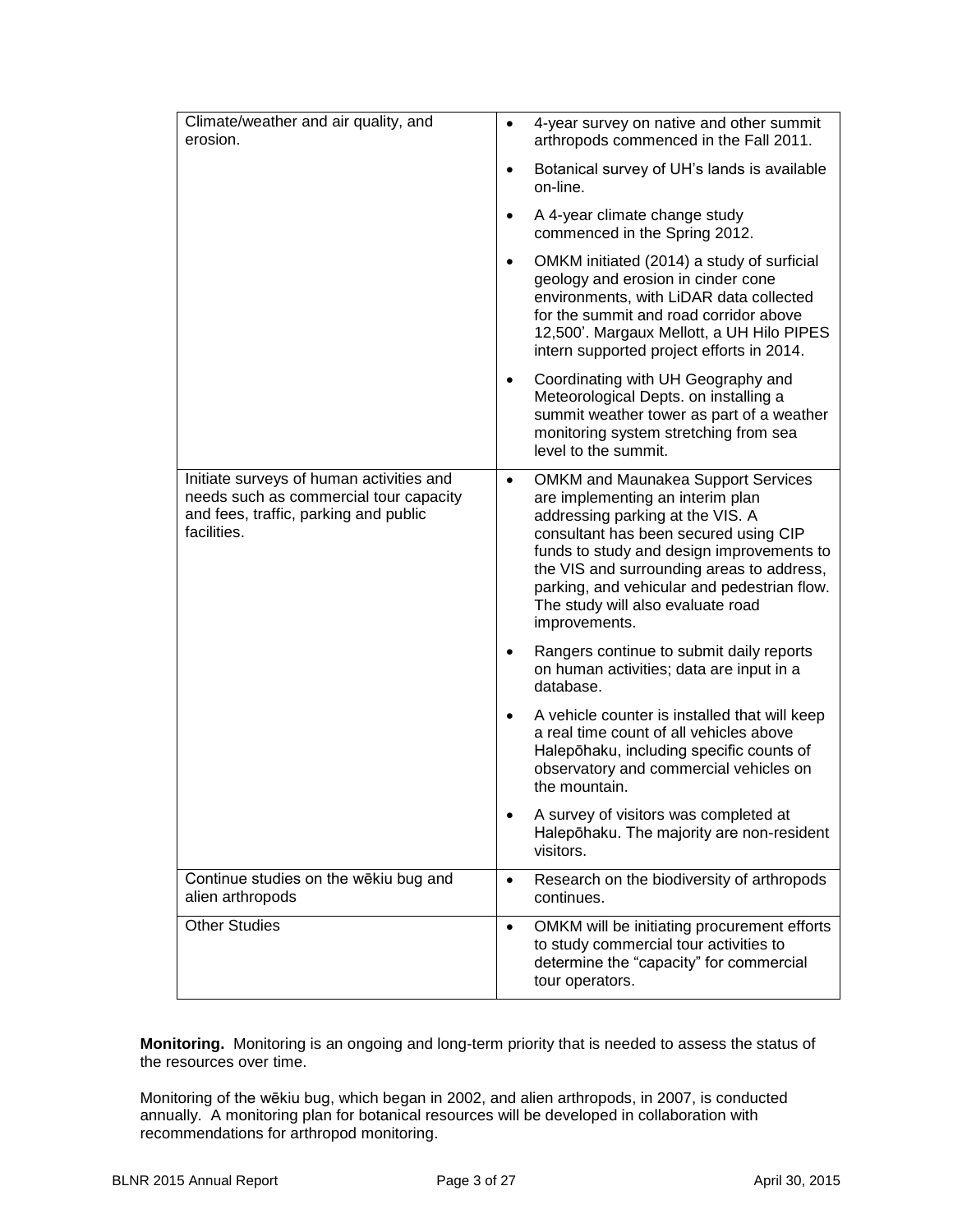| Initiate monitoring of the archaeological<br>resources.                                                                | A monitoring plan was reviewed and<br>$\bullet$<br>approved by the State Historic<br>Preservation Division and is being<br>implemented.                                                                              |
|------------------------------------------------------------------------------------------------------------------------|----------------------------------------------------------------------------------------------------------------------------------------------------------------------------------------------------------------------|
| Continue surveys of the wēkiu bug and<br>arthropods species.                                                           | Monthly surveys for alien arthropods of the<br>$\bullet$<br>mid-level facilities. Quarterly surveys of<br>the summit facilities, and annual surveys of<br>alien arthropods across UH managed<br>lands are conducted. |
|                                                                                                                        | Annual surveys of the wekiu bug.<br>$\bullet$                                                                                                                                                                        |
|                                                                                                                        | Ant monitoring program of facilities at<br>$\bullet$<br>Halepōhaku and the summit.                                                                                                                                   |
| Initiate monitoring of new categories of<br>resources using data obtained during the<br>baseline data gathering stage. | Monitoring plans will be developed<br>$\bullet$<br>following baseline surveys, e.g., monitoring<br>of botanical and arthropod resources.                                                                             |

**Resources Management Programs.** Concurrent with the gathering of baseline information is the need to develop and implement resource management programs. It was reported previously that OMKM together with Kahu Kū Mauna developed preliminary policies for the construction of new cultural features. Kahu Kū Mauna also developed polices related to the scattering of cremated human remains, and the stacking of rocks. In order for these two policies to be enforceable OMKM plans to incorporate these policies into its administrative rules. .

Data from surveys and studies provide valuable information for developing management programs for the wēkiu bug. Invasive flora and fauna are a concern because of their potential impact not only on the wēkiu bug, but also on other native species, and on the "health" of Maunakea's unique ecosystem. OMKM developed an invasive species prevention, response and control plan which was reviewed by both the Kahu Kū Mauna and the Mauna Kea Management Board (MKMB) and approved by the latter.

*Senecio madagascarensis* (fireweed) removal is an ongoing activity. Rangers continue to remove fireweed when they find it along the road and in the summit areas. Since its inception in the Spring of 2012, OMKM 's community volunteer weed pull program afilled a total of 1,080 bags of weeds by 688 volunteers putting in 4,975 hours. OMKM assisted a Kamehameha high school student with his science project which included propagating native plants. These plants are being cared for by OMKM and will be planted in the Halepōhaku area. It is OMKM's goal to control invasive weeds and to restore the area with native vegetation.

The invasive ant, *Cardiocondyla kagutsuchi*, was discovered at Halepōhaku in 2013. Subsequent ant surveys documented their presence along the Maunakea Access road from the Mauna Kea Forest Reserve up to Halepōhaku. It was discovered upon further investigation that this ant is also present along the Mana Road, in Hakalau National Wildlife Refuge, and in Department of Hawaiian Home Lands. It is estimated that this ant has been present in the area since at least 2007. Preventing the introduction of predatory ants remain a high priority, fortunately *C.kagutsuchi* is a relatively benign non-native species. Recently, *Ochetellus glaber* was discovered in palm fronds that was brought up for thatching for a hale that was constructed in the area across from the VIS on DLNR Forest Reserve lands. DLNR put out ant baits to determine the presence of the ants and OMKM assisted with surveys. Survey results indicate the ants had not migrated onto UH 's lands. Surveys of local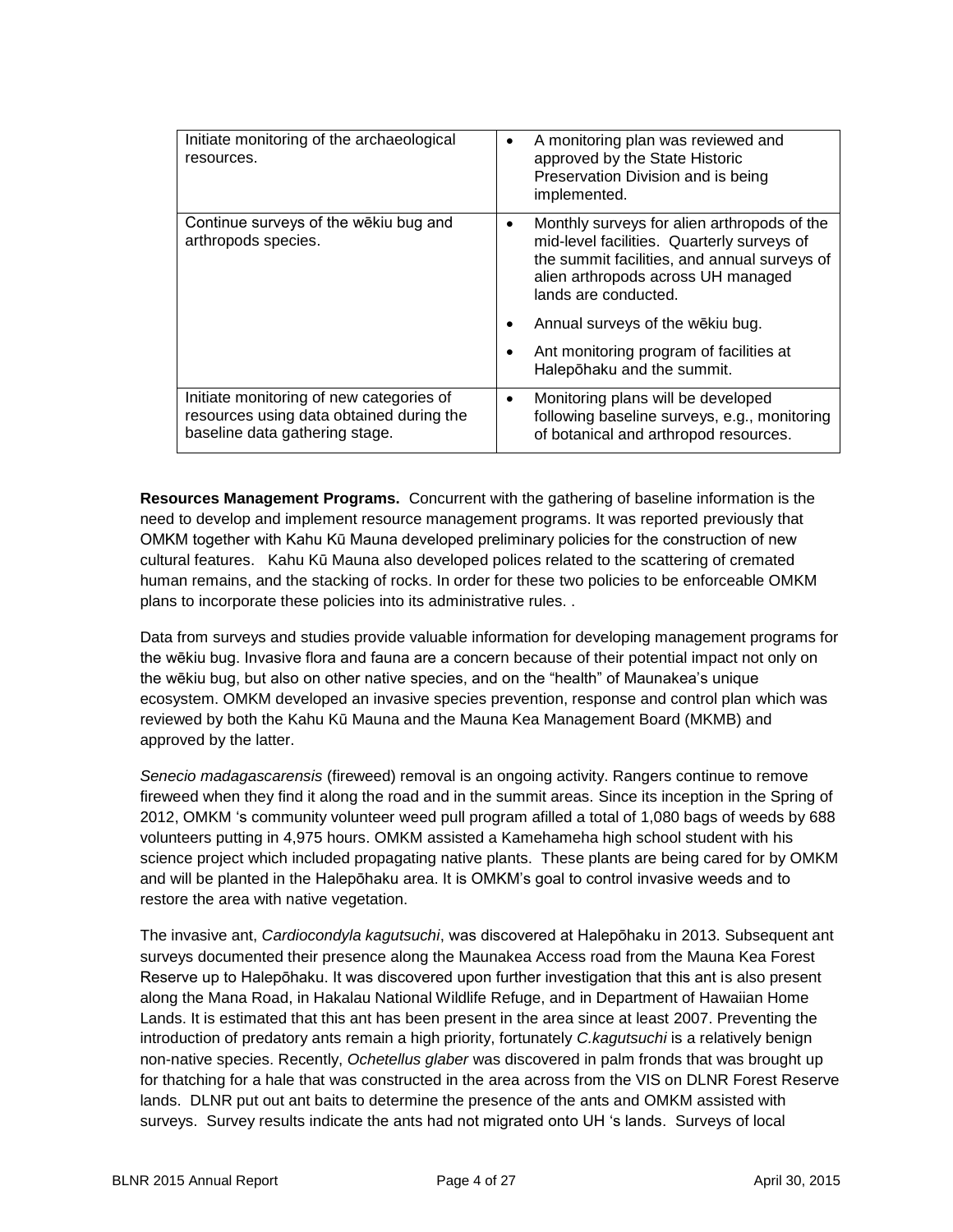| Development of protocols and/or polices<br>related to cultural practices.   | A burial treatment plan has been prepared;<br>approved by the Hawaii Island Burial<br>Council and Division of Historic<br>Preservation.                                                                                                             |
|-----------------------------------------------------------------------------|-----------------------------------------------------------------------------------------------------------------------------------------------------------------------------------------------------------------------------------------------------|
|                                                                             | A policy for scattering cremated remains<br>was developed.                                                                                                                                                                                          |
|                                                                             | A policy relating to the construction of<br>cultural features was developed.                                                                                                                                                                        |
|                                                                             | A policy relating to the stacking of rocks<br>was developed.                                                                                                                                                                                        |
| Invasive species control                                                    | The Maunakea Invasive Species<br>$\bullet$<br>Management Plan is approved and<br>implemented.                                                                                                                                                       |
|                                                                             | The Hawaii Ant Lab and Big Island<br>$\bullet$<br>Invasive Species Committee continue to<br>support implementation of the Invasive<br>Species Management Plan.                                                                                      |
|                                                                             | OMKM hosted two UH Hilo Pacific<br>$\bullet$<br>Internship Programs for Exploring Science<br>(PIPES) interns for the summer. One<br>intern, worked with OMKM to implement<br>portions of this plan.                                                 |
|                                                                             | An active volunteer program to remove<br>Scenicio madagascarensis (fireweed) and<br>other invasive plants continues; rangers<br>continue to remove fireweed in the upper<br>elevations.                                                             |
|                                                                             | Ant monitoring is conducted quarterly at<br>the summit facilities, monthly at the<br>facilities at Halepohaku, and large<br>deliveries are inspected by a DLNR-<br>approved biologist.                                                              |
| Development of a wēkiu bug management<br>plan and habitat restoration plan. | Data from wēkiu bug, alien arthropod,<br>$\bullet$<br>invertebrate studies, topography and wēkiu<br>bug food distribution, and climate studies<br>will provide the basis for developing<br>management and habitat restoration plans<br>for the bug. |
|                                                                             | A wēkiu bug habitat restoration plan has<br>been reviewed and implementation is<br>anticipated in fall 2015, fulfilling TMT<br>CDUP requirements.                                                                                                   |
| <b>Public facilities</b>                                                    | With the release of CIP funds OMKM is<br>$\bullet$<br>studying and designing improvements to<br>the VIS, parking and traffic flow in an<br>around Halepōhaku.                                                                                       |

populations of, *C. kagatsuchi and O. glaber* coordinated with the Mauna Kea Forest Reserve continues.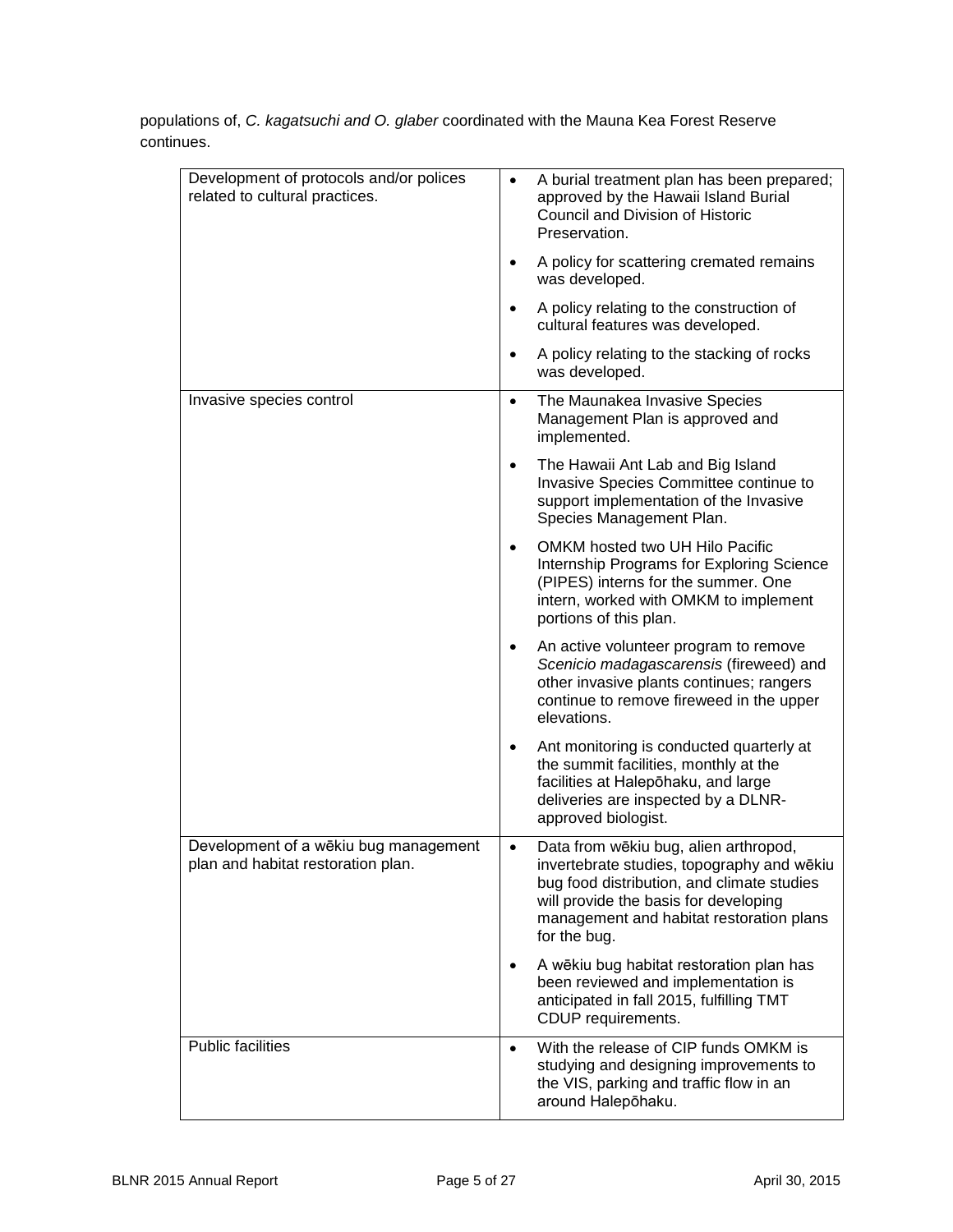**Education, Training and Outreach.** OMKM recognizes the need to formally educate and train management staff, stakeholders and the general public about the resources and significance of Maunakea. One of the key tenets of the Public Access Plan is that "an informed public is best prepared to make good decisions and act responsibly." The OMKM Maunakea User/Resource Orientation program was launched in the Summer of 2013. It is a requirement that all observatory and support staff (both office and on-mountain), vendors, construction workers, mid-level support and VIS staff, UH employees, and commercial tour drivers attend the orientation. Current participation statistics for 2013-2014 are:

- $\circ$  1,309 employees are identified as needing this training across all observatories, OMKM, MKSS, commercial tour companies, etc.
- o 1,218 employees attended the training
- o 91 employees still need the training
- $\circ$  93% of employees completed the requirement.

| ordinal completion of the control of the control of the control of the control of the control of the control o<br>Initiate programs to educate stakeholders,<br>management staff, and the general public. | OMKM continues to offer orientations<br>$\bullet$<br>trying to reach the remaining<br>employees and new employees. The<br>current focus is to incorporate<br>contractors and vendors.                                                                                               |
|-----------------------------------------------------------------------------------------------------------------------------------------------------------------------------------------------------------|-------------------------------------------------------------------------------------------------------------------------------------------------------------------------------------------------------------------------------------------------------------------------------------|
|                                                                                                                                                                                                           | OMKM plans to launch orientation<br>sessions on online as a more efficient<br>means of reaching contractors,<br>vendors, visiting staff, or other<br>interested parties. Working with Kahu<br>Kū Mauna on updates and narrative<br>for the online version of the orientation.       |
|                                                                                                                                                                                                           | Plans are to initiate the development of<br>a refresher program as many of those<br>working on Maunakea are long-serving<br>employees.                                                                                                                                              |
|                                                                                                                                                                                                           | A video orientation for visitors will be<br>developed and shown in the VIS.                                                                                                                                                                                                         |
| Develop and maintain a GIS and database<br>program.                                                                                                                                                       | A GIS-based data storage and<br>$\bullet$<br>reporting system has been developed<br>and continues its efforts to expand and<br>enhance the system.                                                                                                                                  |
|                                                                                                                                                                                                           | Rangers continue to submit daily<br>reports summarizing their observations<br>and their activities.                                                                                                                                                                                 |
|                                                                                                                                                                                                           | An automated vehicle data collection<br>system is operational.                                                                                                                                                                                                                      |
| Develop an outreach program.                                                                                                                                                                              | In 2014, OMKM's volunteer<br>$\bullet$<br>program engaged 283 volunteers,<br>working 1,944 hours, and removed<br>392 bags of invasive weeds. This<br>year's program once again focused on<br>removing invasive plants in the<br>Halepōhaku parcel and along the<br>access corridor. |
|                                                                                                                                                                                                           | Speakers at the volunteer events<br>included UH Hilo faculty and<br>astronomers.                                                                                                                                                                                                    |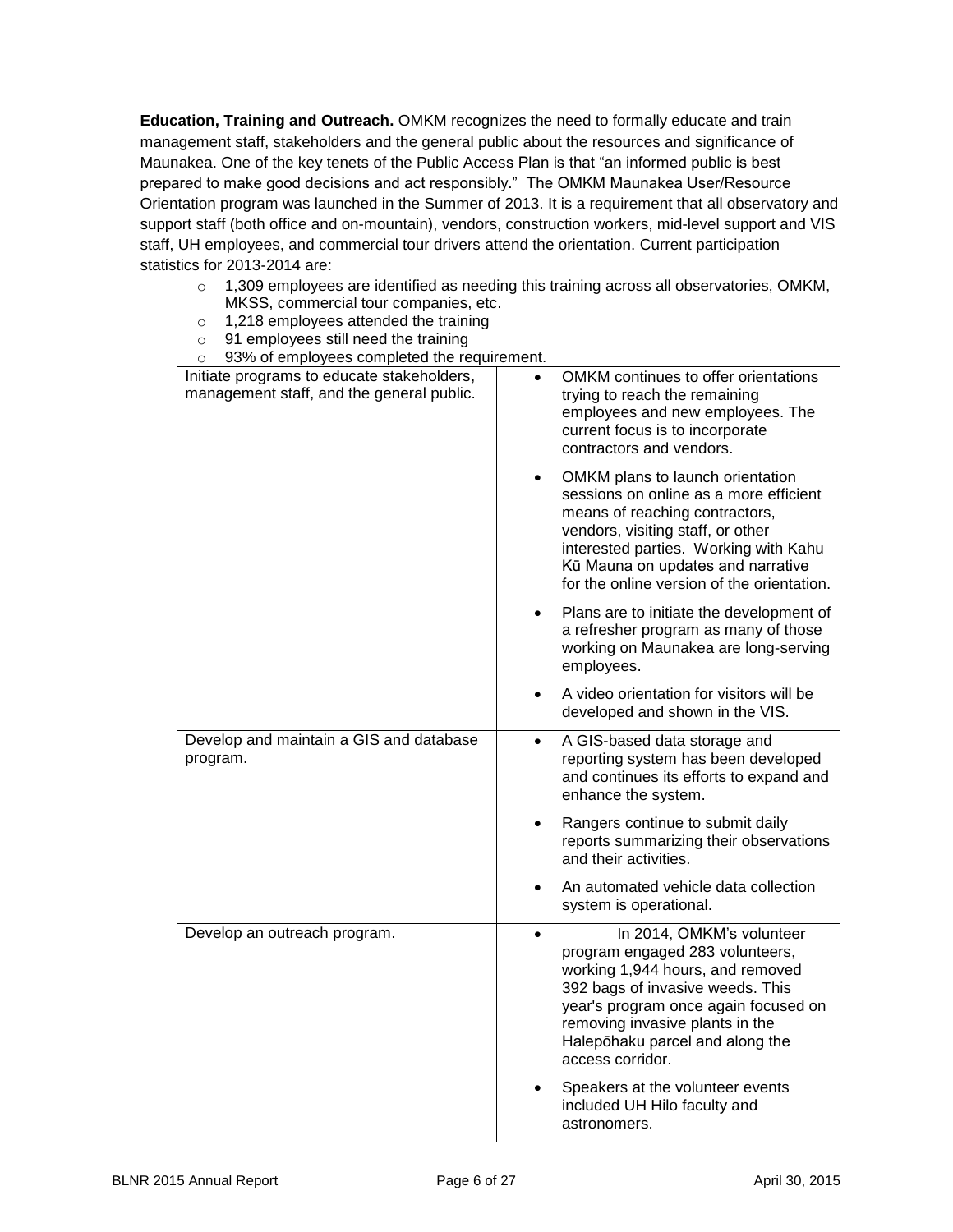| Volunteer groups included the Hawaii<br>Island Chamber of Commerce, Circle<br>K (Kiwanis youth), Interact (Rotary<br>Youth) Hawaii National Guard Youth<br>Challenge Academy, UH Hilo student<br>groups, and general community<br>members. We also had the privilege of<br>hosting student groups from Ke Ana<br>La'ahana Public Charter School and<br>Hawaii Academy of Arts and Sciences. |  |
|---------------------------------------------------------------------------------------------------------------------------------------------------------------------------------------------------------------------------------------------------------------------------------------------------------------------------------------------------------------------------------------------|--|
|                                                                                                                                                                                                                                                                                                                                                                                             |  |

**Printed Materials & Public Forums.** The education process and outreach efforts include the development of educational materials, such as brochures, signage and the dissemination of materials. OMKM initiated the development of informational brochures for adults.

| Develop and print brochures.<br>A resource brochure containing<br>information about the resources<br>and significance of Maunakea is                            |                               |
|-----------------------------------------------------------------------------------------------------------------------------------------------------------------|-------------------------------|
| Visiting Maunakea Safely and<br>Responsibly and a cultural<br>brochure. These are available for<br>public distribution at the VIS, 'and<br>other public venues. | available. Also available are |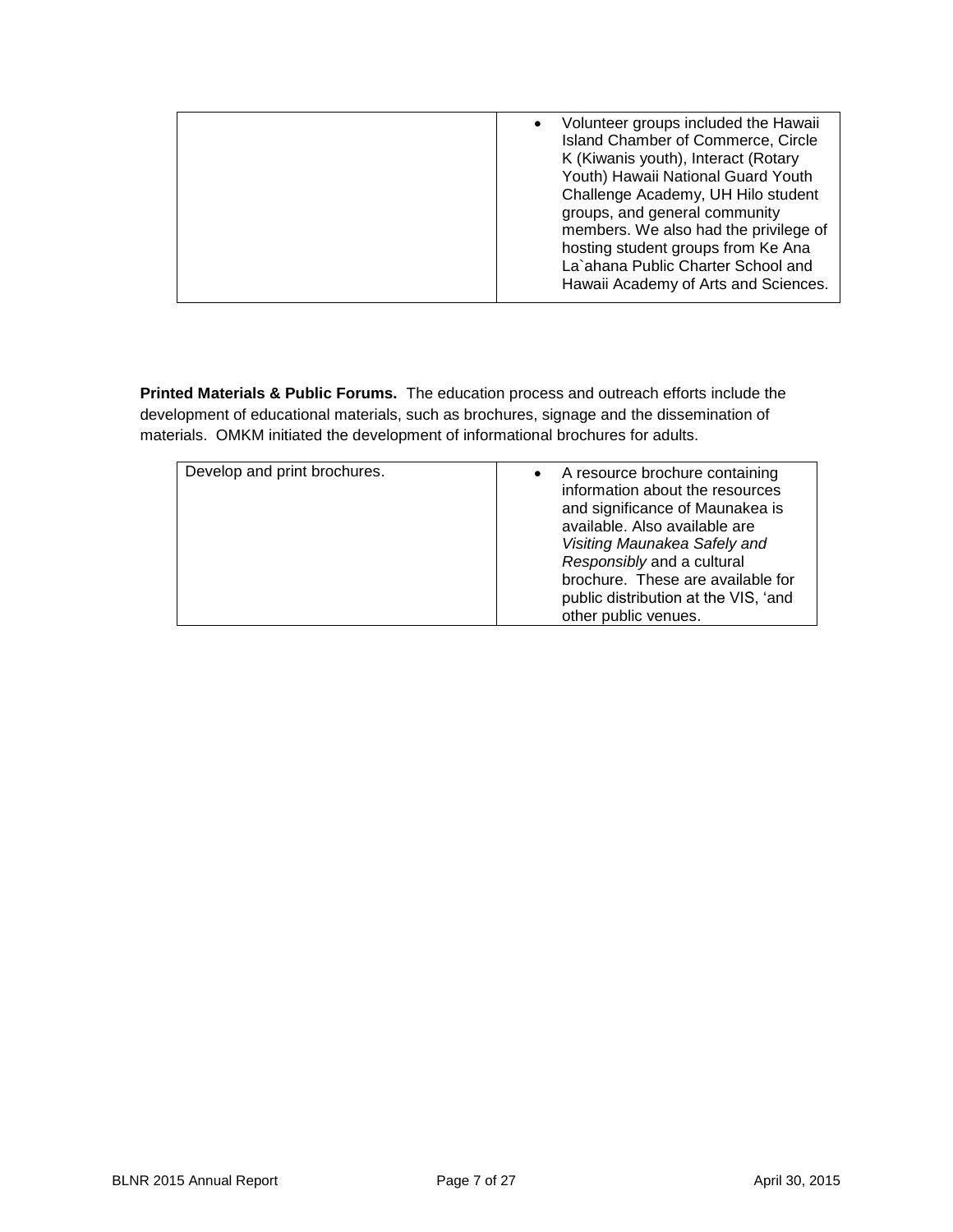| Distribution of informational materials.                                                                                 | Continue distribution of existing<br>$\bullet$<br>brochures - cultural, visiting safely, and<br>Maunakea hazards.                                                                                                                                                                                                                                                                                                       |
|--------------------------------------------------------------------------------------------------------------------------|-------------------------------------------------------------------------------------------------------------------------------------------------------------------------------------------------------------------------------------------------------------------------------------------------------------------------------------------------------------------------------------------------------------------------|
|                                                                                                                          | The public safety brochures updated.<br>٠                                                                                                                                                                                                                                                                                                                                                                               |
| Participate in public events, community<br>gatherings and other opportunities to inform<br>the community about Maunakea. | Continue to seek opportunities to<br>$\bullet$<br>participate or speak at public forums,<br>including community meetings, local<br>organization's membership meetings,<br>etc.                                                                                                                                                                                                                                          |
|                                                                                                                          | Mentoring young students with as bee<br>h science projects and participation in<br>local science and sate science fairs.<br>Jesse Eiben, wēkiu bug researcher for<br>OMKM mentored a 7th grade student<br>at Waiākea Intermediate who studied a<br>ant feeding (bait) preferences of the<br>non-native species found at<br>Halepōhaku. This young student won<br>many local awards and place in the<br>junior division. |
|                                                                                                                          | Kamehameha High School student<br>Isreal Stillman conducted his senior<br>legacy project in the Science & Natural<br>Resources academy; repeating the<br>vegetation inventory in Halepohaku and<br>building plant propagation benches and<br>planting several hundred native plant<br>seedlings.                                                                                                                        |
|                                                                                                                          | Two free public talks on were held on<br>the UH Hilo campus. Dr. Kenji<br>Yoshikawa (University of Alaska<br>Fairbanks) discussed tropical mountain<br>permafrost including Maunakea and Dr.<br>Norbert Schorghofer discussed snow<br>cover on Maunakea.                                                                                                                                                                |
|                                                                                                                          | Dr. Norbert Schorghofer's (principle<br>investigator for OMKM's sponsored<br>permafrost study) colleague Dr. Kenji<br>Yoshikawa continues work with Hilo<br>Intermediate School 7th & 8th grade<br>science classes to collect comparable<br>data in their school yard for comparison<br>with Maunakea and other sites across<br>the globe.                                                                              |
| Signs                                                                                                                    | With input from Rangers and Kahu Kū<br>$\bullet$<br>Mauna, signs were installed to highlight<br>cultural awareness and safety issues.                                                                                                                                                                                                                                                                                   |
|                                                                                                                          | A map of all the signs on UH's<br>managed lands has been completed.                                                                                                                                                                                                                                                                                                                                                     |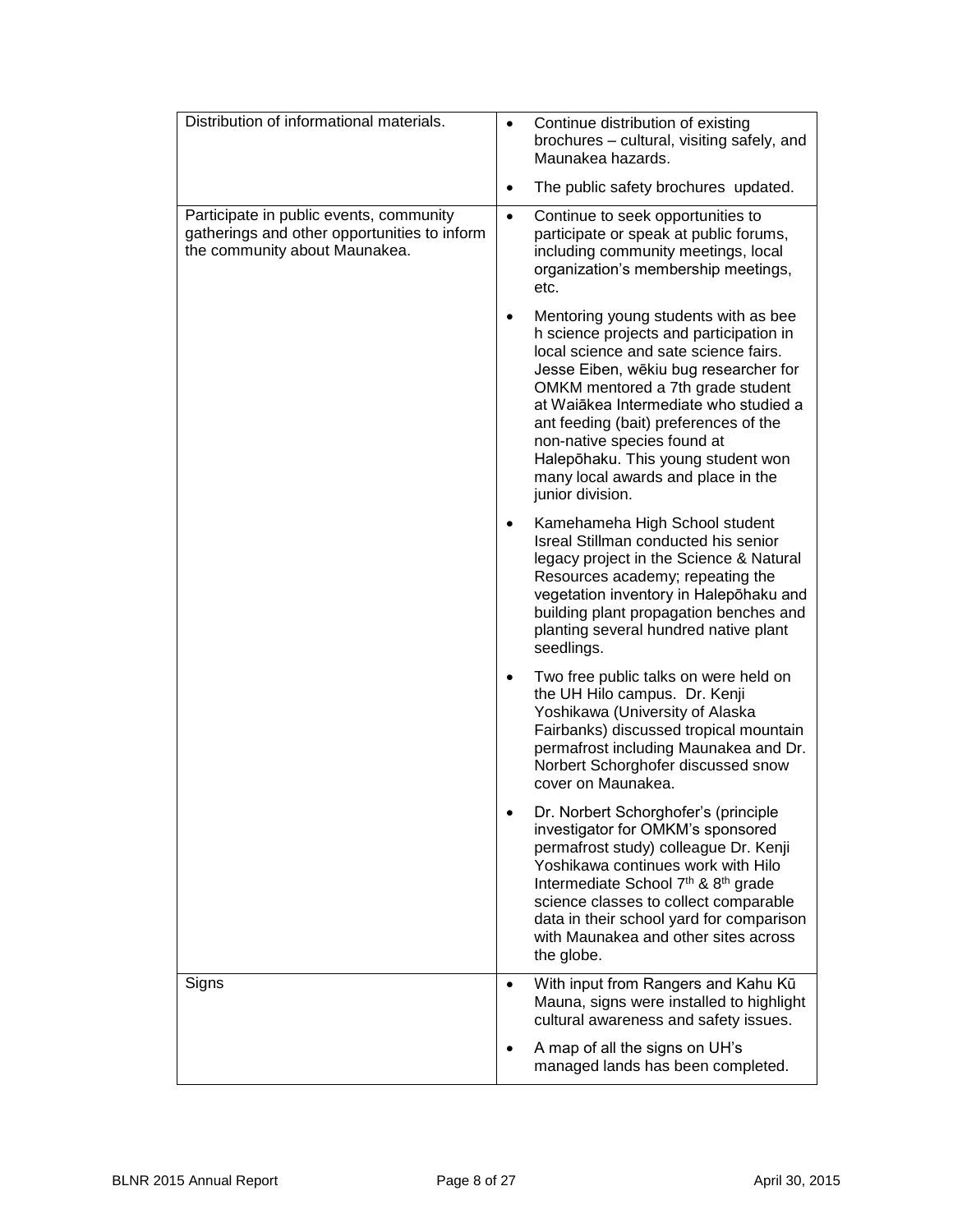## **Daily Implementation of Ongoing Actions**

The Maunakea rangers continue to monitor activities on UH's managed lands on a daily basis. They record pertinent data including the number of vehicles by type (4 vs. 2-wheel drive, observatory, commercial and motorcycles) and observations of visitor activities, including hikers, bikers, vehicle speeds, trash, etc. Through their interactions with the public they help to educate people about Maunakea. Many of the management actions relating to public and commercial activities, and trash pickup and removal are carried out by the Rangers as part of their daily responsibilities.

The Maunakea ranger corps was increased to eight full time rangers. This allows OMKM to schedule three rangers for duty and ensures a minimum of two rangers on duty should one ranger is sick or on vacation.

#### **Administrative Rules**

The development of administrative rules is progressing. Small group meetings were held and draft rules are being prepared for public review and comment.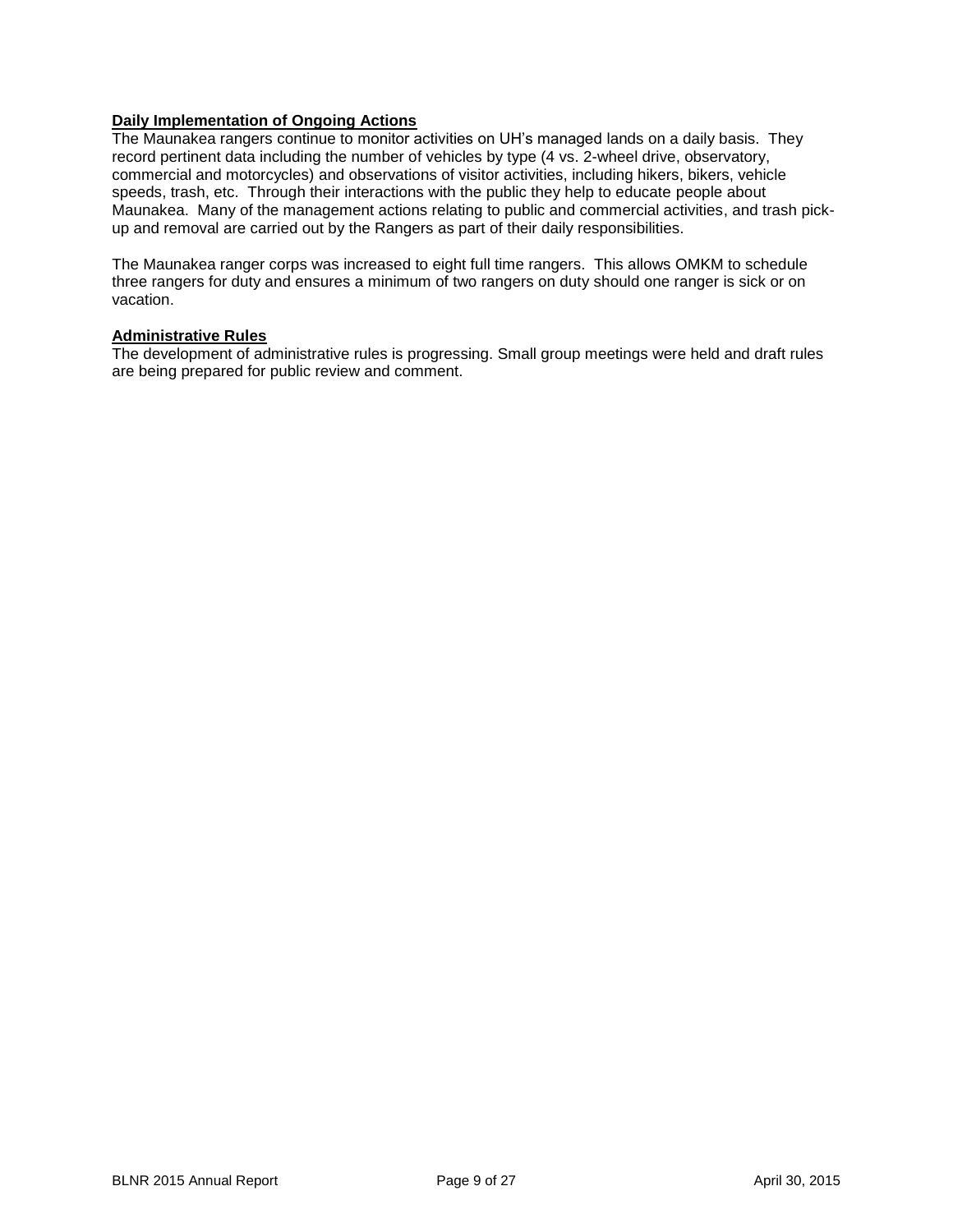|                   | <b>COMPONENT PLAN: UNDERSTANDING AND PROTECTING MAUNA KEA'S RESOURCES</b>                                                                                                                                                                                                                                                             |                                           |                                                                                                                                                                                                                                                                                                                                                                                                                                                                                                                                                                                                                                               |                                                              |  |
|-------------------|---------------------------------------------------------------------------------------------------------------------------------------------------------------------------------------------------------------------------------------------------------------------------------------------------------------------------------------|-------------------------------------------|-----------------------------------------------------------------------------------------------------------------------------------------------------------------------------------------------------------------------------------------------------------------------------------------------------------------------------------------------------------------------------------------------------------------------------------------------------------------------------------------------------------------------------------------------------------------------------------------------------------------------------------------------|--------------------------------------------------------------|--|
|                   |                                                                                                                                                                                                                                                                                                                                       | Implementation                            |                                                                                                                                                                                                                                                                                                                                                                                                                                                                                                                                                                                                                                               |                                                              |  |
|                   |                                                                                                                                                                                                                                                                                                                                       | <b>Schedule</b>                           | <b>Comments</b>                                                                                                                                                                                                                                                                                                                                                                                                                                                                                                                                                                                                                               | <b>Sub Plans</b>                                             |  |
|                   |                                                                                                                                                                                                                                                                                                                                       | <b>NATIVE HAWAIIAN CULTURAL RESOURCES</b> |                                                                                                                                                                                                                                                                                                                                                                                                                                                                                                                                                                                                                                               |                                                              |  |
| <b>Management</b> |                                                                                                                                                                                                                                                                                                                                       |                                           |                                                                                                                                                                                                                                                                                                                                                                                                                                                                                                                                                                                                                                               |                                                              |  |
| $CR-1$            | Kahu Kū Mauna shall work with families with lineal and<br>historical connections to Mauna Kea, cultural practitioners, and<br>other Native Hawaiian groups, including the Mauna Kea<br>Management Board's Hawaiian Culture Committee, toward the<br>development of appropriate procedures and protocols regarding<br>cultural issues. | Ongoing                                   | Identification of lineal and historical connections is part of the<br>development and State Historic Preservation division approval<br>(2014) of the Burial Treatment Plan (see CR-13). Solicitations<br>were made through announcements in the daily newspapers and<br>the OHA newsletter.<br>There were no responses to our solicitations but OMKM<br>continues to seek out individuals as part of its interaction and<br>relationship building with the community.<br>Fall 2013 the Hawaii Island Burial Council officially recognized<br>several individuals as cultural descendants of Kaohe Ahupua'a.                                   | NRMP 5.1.1<br><b>CRMP 4.2.1</b><br>PAP 2.3, 6.1,<br>6.3, 6.8 |  |
| $CR-3$            | Conduct educational efforts to generate public awareness about<br>the importance of preserving the cultural landscape.                                                                                                                                                                                                                | Ongoing                                   | Rangers through their interactions with the visiting public help to<br>educate and raise awareness about Mauna Kea.<br>An informational brochure on cultural and natural resources was<br>released in 2014 and will be revised in 2015 based on public<br>feedback.<br>OMKM sends out monthly eNewsletters informing the public<br>about OMKM and its activities.<br>Resource orientation of those who work on the mountain<br>including observatory personnel, VIS and MKSS staff, rangers,<br>commercial tour operators and staff, and construction workers<br>commenced in 2013. Orientation will be made available in the<br>near future. | <b>NRMP 4.4.2</b><br>CRMP 4.3.3<br>PAP 4.2, 5.2,<br>6.1      |  |
| $CR-2$            | Support application for designation of the summit region of<br>Mauna Kea as a Traditional Cultural Property, per the National<br>Historic Preservation Act of 1966, as amended, 16 U.S.C. 470<br>et seq. in consultation with the larger community.                                                                                   | Short-term                                | The State Historic Preservation Division approved the<br>Archeological Inventory Survey for the Mauna Kea Ice Age<br>Natural Area Reserve. A complete inventory of the historic<br>properties on the summit region of Mauna Kea will be included in<br>the filing of a petition to designate the summit region of Mauna<br>Kea an Historic District as proposed by SHPD and for placement<br>on the National Register of Historic Places.                                                                                                                                                                                                     | CRMP 2.4.2.1                                                 |  |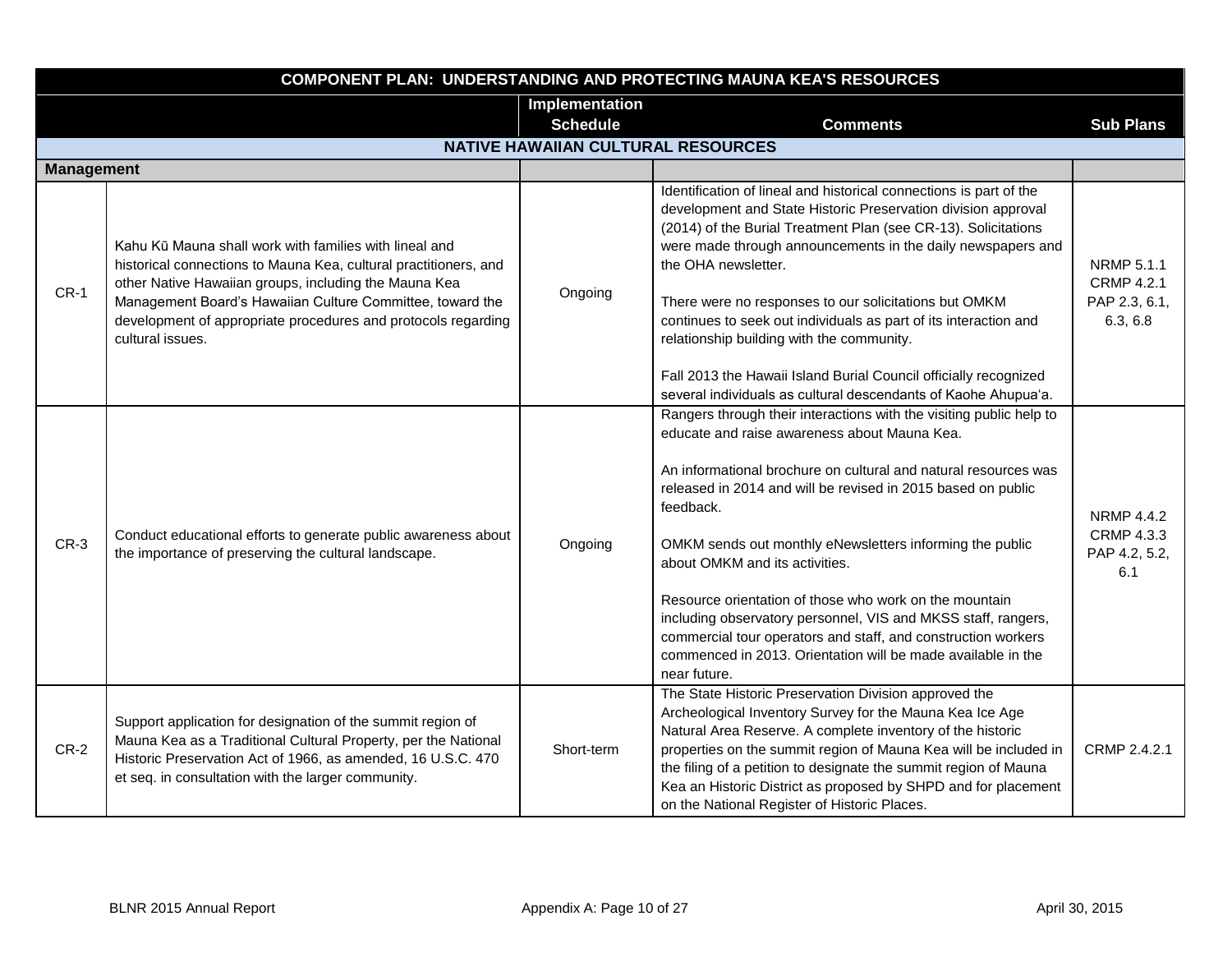|        | <b>COMPONENT PLAN: UNDERSTANDING AND PROTECTING MAUNA KEA'S RESOURCES</b>                                                                                                                                                       |                 |                                                                                                                                                                                                                                                                                                               |                                |  |
|--------|---------------------------------------------------------------------------------------------------------------------------------------------------------------------------------------------------------------------------------|-----------------|---------------------------------------------------------------------------------------------------------------------------------------------------------------------------------------------------------------------------------------------------------------------------------------------------------------|--------------------------------|--|
|        |                                                                                                                                                                                                                                 | Implementation  |                                                                                                                                                                                                                                                                                                               |                                |  |
|        |                                                                                                                                                                                                                                 | <b>Schedule</b> | <b>Comments</b>                                                                                                                                                                                                                                                                                               | <b>Sub Plans</b>               |  |
|        | <b>Cultural Practices</b>                                                                                                                                                                                                       |                 |                                                                                                                                                                                                                                                                                                               |                                |  |
| $CR-5$ | Develop and adopt guidelines for the culturally appropriate<br>placement and removal of offerings.                                                                                                                              | In Progress     | Kahu Kū Mauna reviewed a draft of a process. The final<br>outcome will be included in administrative rules for UH's<br>managed lands.<br>Note: CR-5 overlaps with CR-7 (constructing new Hawaiian<br>cultural features) being that offerings are usually associated with<br>the construction of new features. | CRMP 4.2.1.3<br>PAP 6.3. 6.8   |  |
| $CR-6$ | Develop and adopt guidelines for the visitation and use of<br>ancient shrines.                                                                                                                                                  | In Progress     | Visitation is a public access issue and is a matter to be<br>addressed in administrative rules for UH's managed lands.                                                                                                                                                                                        | CRMP 4.2.1.5<br>PAP 2.7.2, 6.3 |  |
| CR-7   | Kahu Kū Mauna shall take the lead in determining the<br>appropriateness of constructing new Hawaiian cultural features.                                                                                                         | In Progress     | Kahu Kū Mauna reviewed a draft of a process. Next step is to<br>take this out for review by the community. The final outcome<br>should be included in administrative rules for UH's managed<br>lands                                                                                                          | CRMP 4.2.1.6                   |  |
| CR-8   | Develop and adopt a management policy for the UH Mgt. Areas<br>on the scattering of cremated human remains.                                                                                                                     | In Progress     | Kahu Kū Mauna reviewed a draft of a process. Next step is to<br>take this out for review by the community. The final outcome<br>should be included in administrative rules for UH's managed<br>lands.                                                                                                         |                                |  |
| CR-9   | A management policy for the culturally appropriateness of<br>building ahu or "stacking of rocks" will need to be developed by<br>Kahu Kū Mauna who may consider similar policies adopted by<br>Hawai'i Volcanoes National Park. | In Progress     | Kahu Kū Mauna reviewed a draft of a process. Next step is to<br>take this out for review by the community. The final outcome<br>should be included in administrative rules for UH's managed<br>lands.                                                                                                         | CRMP 4.2.1.8<br>PAP 6.8        |  |
| CR-4   | Establish a process for ongoing collection of information on<br>traditional, contemporary, and customary cultural practices.                                                                                                    | Short-Term      |                                                                                                                                                                                                                                                                                                               | CRMP 4.2.1.1                   |  |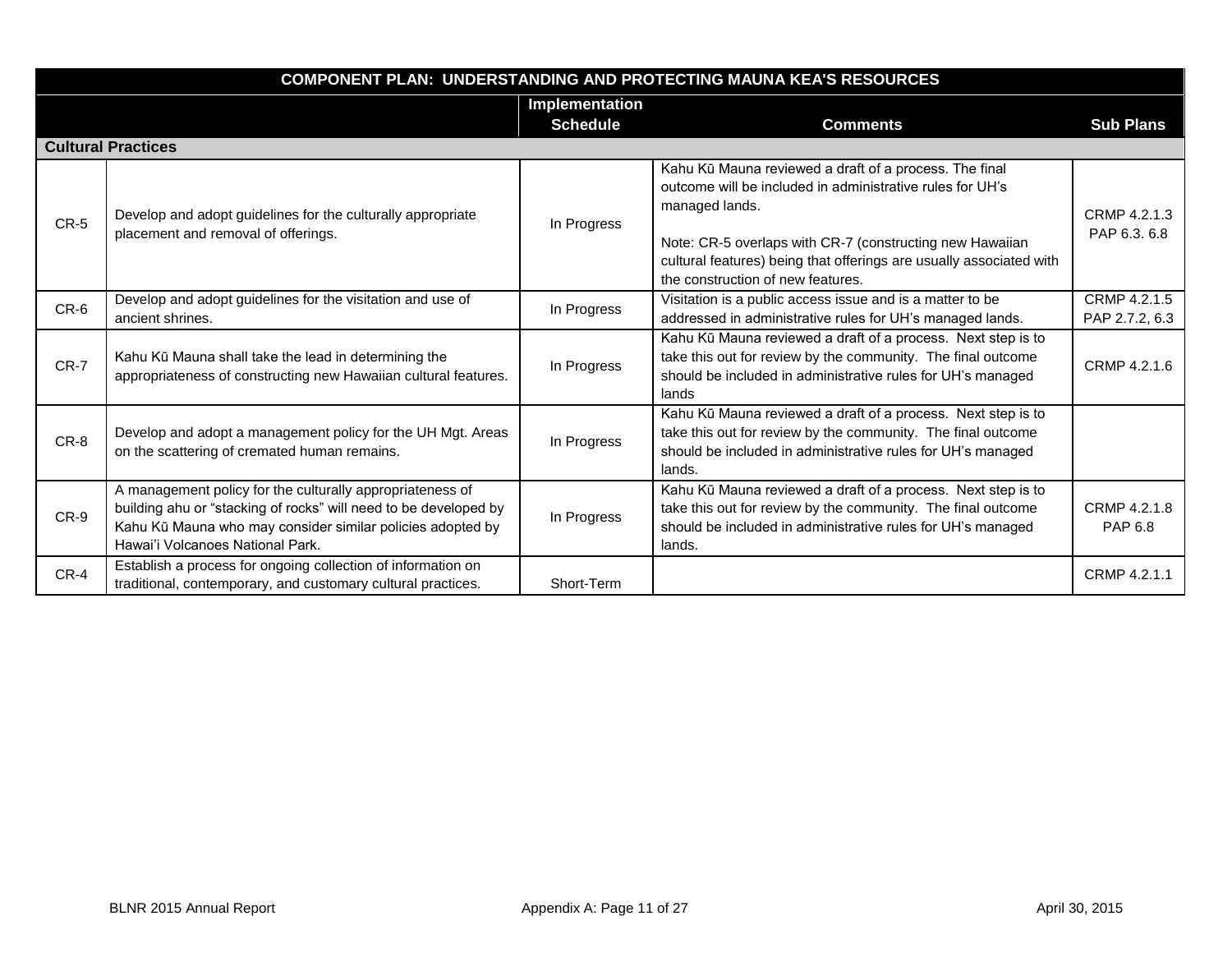|              | <b>COMPONENT PLAN: UNDERSTANDING AND PROTECTING MAUNA KEA'S RESOURCES</b>                                                                                                                                                                                    |                 |                                                                                                                                                                                                                          |                                     |  |
|--------------|--------------------------------------------------------------------------------------------------------------------------------------------------------------------------------------------------------------------------------------------------------------|-----------------|--------------------------------------------------------------------------------------------------------------------------------------------------------------------------------------------------------------------------|-------------------------------------|--|
|              |                                                                                                                                                                                                                                                              | Implementation  |                                                                                                                                                                                                                          |                                     |  |
|              |                                                                                                                                                                                                                                                              | <b>Schedule</b> | <b>Comments</b>                                                                                                                                                                                                          | <b>Sub Plans</b>                    |  |
|              | <b>Historic Properties</b>                                                                                                                                                                                                                                   |                 |                                                                                                                                                                                                                          |                                     |  |
| <b>CR-10</b> | Develop and implement a historic property monitoring program<br>to systematically monitor the condition of the historic district and<br>all historic properties, including cultural sites and burials.                                                       | Completed       | SHPD approved our monitoring plan, monitoring is ongoing<br>according to the plan's schedule.                                                                                                                            | <b>CRMP 4.3.1</b><br><b>PAP 5.2</b> |  |
| <b>CR-11</b> | Complete an archaeological survey of the portions of the<br>Summit Access Road corridor that are under UH management.                                                                                                                                        | Completed       |                                                                                                                                                                                                                          | <b>CRMP 4.3.7</b>                   |  |
| <b>CR-12</b> | Consult with Kahu Kū Mauna about establishing buffers<br>(preservation zones) around known historic sites in the<br>Astronomy Precinct, to protect them from potential future<br>development.                                                                | Ongoing         | Kahu Kū Mauna determined that this should be reviewed on a<br>case-by-case basis. They identified criteria for when to consult<br>for routine (minimal impact) project proposals, as well as with<br>future development. | <b>CRMP 4.2.7</b>                   |  |
| CR-13        | Develop and implement a burial treatment plan for the UH<br>Management Areas in consultation with Kahu Kū Mauna<br>Council, MKMB's Hawaiian Culture Committee, the Hawai'i<br>Island Burial Council, recognized lineal or cultural descendants,<br>and SHPD. | In Progress     | SHPD reviewed and approved the Burial Treatment Plan for<br>Mauna Kea in 2014                                                                                                                                            | CRMP 4.3.2,<br>4.3.7                |  |
| <b>CR-14</b> | Immediately report any disturbance of a shrine or burial site to<br>the rangers, DOCARE, Kahu Kū Mauna Council, and SHPD.                                                                                                                                    | Ongoing         | Rangers report disturbance to OMKM and OMKM in turn notifies<br>other parties.                                                                                                                                           | CRMP 4.3.1.6<br>PAP 2.5.1           |  |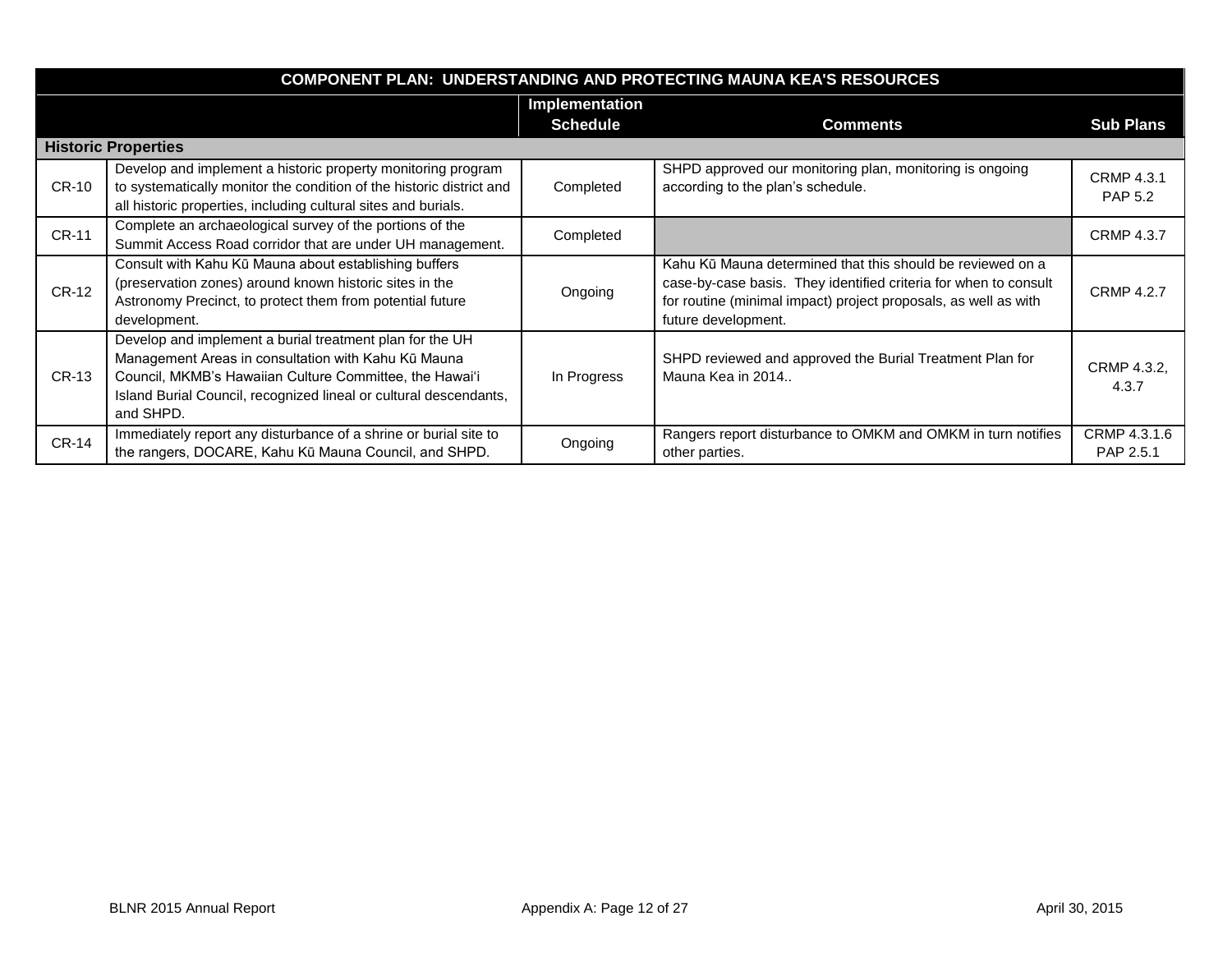|             | <b>COMPONENT PLAN: UNDERSTANDING AND PROTECTING MAUNA KEA'S RESOURCES</b>                                                   |                          |                                                                                                                                                                                                                                                                                                                                                                                                                                                                                                                                                                                                                                                                                                                                                                                                                                                                                                                                                                                                                                                                                                                      |                                                            |  |  |
|-------------|-----------------------------------------------------------------------------------------------------------------------------|--------------------------|----------------------------------------------------------------------------------------------------------------------------------------------------------------------------------------------------------------------------------------------------------------------------------------------------------------------------------------------------------------------------------------------------------------------------------------------------------------------------------------------------------------------------------------------------------------------------------------------------------------------------------------------------------------------------------------------------------------------------------------------------------------------------------------------------------------------------------------------------------------------------------------------------------------------------------------------------------------------------------------------------------------------------------------------------------------------------------------------------------------------|------------------------------------------------------------|--|--|
|             |                                                                                                                             | Implementation           |                                                                                                                                                                                                                                                                                                                                                                                                                                                                                                                                                                                                                                                                                                                                                                                                                                                                                                                                                                                                                                                                                                                      |                                                            |  |  |
|             |                                                                                                                             | <b>Schedule</b>          | <b>Comments</b>                                                                                                                                                                                                                                                                                                                                                                                                                                                                                                                                                                                                                                                                                                                                                                                                                                                                                                                                                                                                                                                                                                      | <b>Sub Plans</b>                                           |  |  |
|             |                                                                                                                             | <b>NATURAL RESOURCES</b> |                                                                                                                                                                                                                                                                                                                                                                                                                                                                                                                                                                                                                                                                                                                                                                                                                                                                                                                                                                                                                                                                                                                      |                                                            |  |  |
|             | <b>Threat Prevention and Control</b>                                                                                        |                          |                                                                                                                                                                                                                                                                                                                                                                                                                                                                                                                                                                                                                                                                                                                                                                                                                                                                                                                                                                                                                                                                                                                      |                                                            |  |  |
| NR-6        | Reduce threats to natural resources by educating stakeholders<br>and the public about Mauna Kea's unique natural resources. | Ongoing                  | Rangers through their interaction with the visiting public help to<br>educate them about Mauna Kea.<br>See CR-3 and EO-2                                                                                                                                                                                                                                                                                                                                                                                                                                                                                                                                                                                                                                                                                                                                                                                                                                                                                                                                                                                             | <b>NRMP 4.4</b><br>PAP 2.7.1, 4.2<br>5.2, 6.1, 6.3,<br>6.6 |  |  |
| $NR-2$      | Limit damage caused by invasive species through creation of<br>an invasive species prevention and control program.          | Ongoing                  | The Maunakea Invasive Species Management Plan is<br>approved and implemented. Additional topics and procedures<br>will be address based on scientific, management board, and<br>community feedback.<br>A volunteer program was established to pull invasive weeds on<br>UH's managed lands with emphasis in the Halepohaku area.<br>Long term goal is to re-vegetate the mid-level area with native<br>plants.<br>Beginning in 2007 OMKM conducted annual surveys of<br>invasive arthropod species on UH's managed lands. This<br>program was expanded to include monthly and quarterly<br>monitoring depending on the nature of the arthropod threat,<br>and annual invasive plant monitoring concurrent with arthropod<br>surveys. Rapid response strategies, using carabid beetles as<br>an example, were drafted as part of the Invasive Species<br>Management Plan.<br>Inspections of heavy equipment, construction material, and<br>other items too large to be carried by an individual occur prior<br>to coming on to UH's lands. Specific requirements are part of<br>the Invasive Species Management Plan. | NRMP 4.2.3.7,<br>4.3<br>PAP 2.7.1, 6.3                     |  |  |
| $NR-1$      | Limit threats to natural resources through management of<br>permitted activities and uses.                                  | In Progress              | OMKM is currently in the process of developing administrative<br>rules relating to public access and commercial activities.                                                                                                                                                                                                                                                                                                                                                                                                                                                                                                                                                                                                                                                                                                                                                                                                                                                                                                                                                                                          | NRMP 4.2.3                                                 |  |  |
| $NR-3$      | Maintain native plant and animal populations and biological<br>diversity.                                                   | Mid and Long-term        |                                                                                                                                                                                                                                                                                                                                                                                                                                                                                                                                                                                                                                                                                                                                                                                                                                                                                                                                                                                                                                                                                                                      | NRMP 4.2.3.8                                               |  |  |
| NR-4        | Minimize barriers to species migration to help maintain<br>populations and protect ecosystem processes and<br>development.  | Mid and Long-term        |                                                                                                                                                                                                                                                                                                                                                                                                                                                                                                                                                                                                                                                                                                                                                                                                                                                                                                                                                                                                                                                                                                                      | NRMP 4.2.3.11                                              |  |  |
| <b>NR-5</b> | Manage ecosystems to allow for response to climate change.                                                                  | Long-term                |                                                                                                                                                                                                                                                                                                                                                                                                                                                                                                                                                                                                                                                                                                                                                                                                                                                                                                                                                                                                                                                                                                                      | NRMP 4.2.3.11                                              |  |  |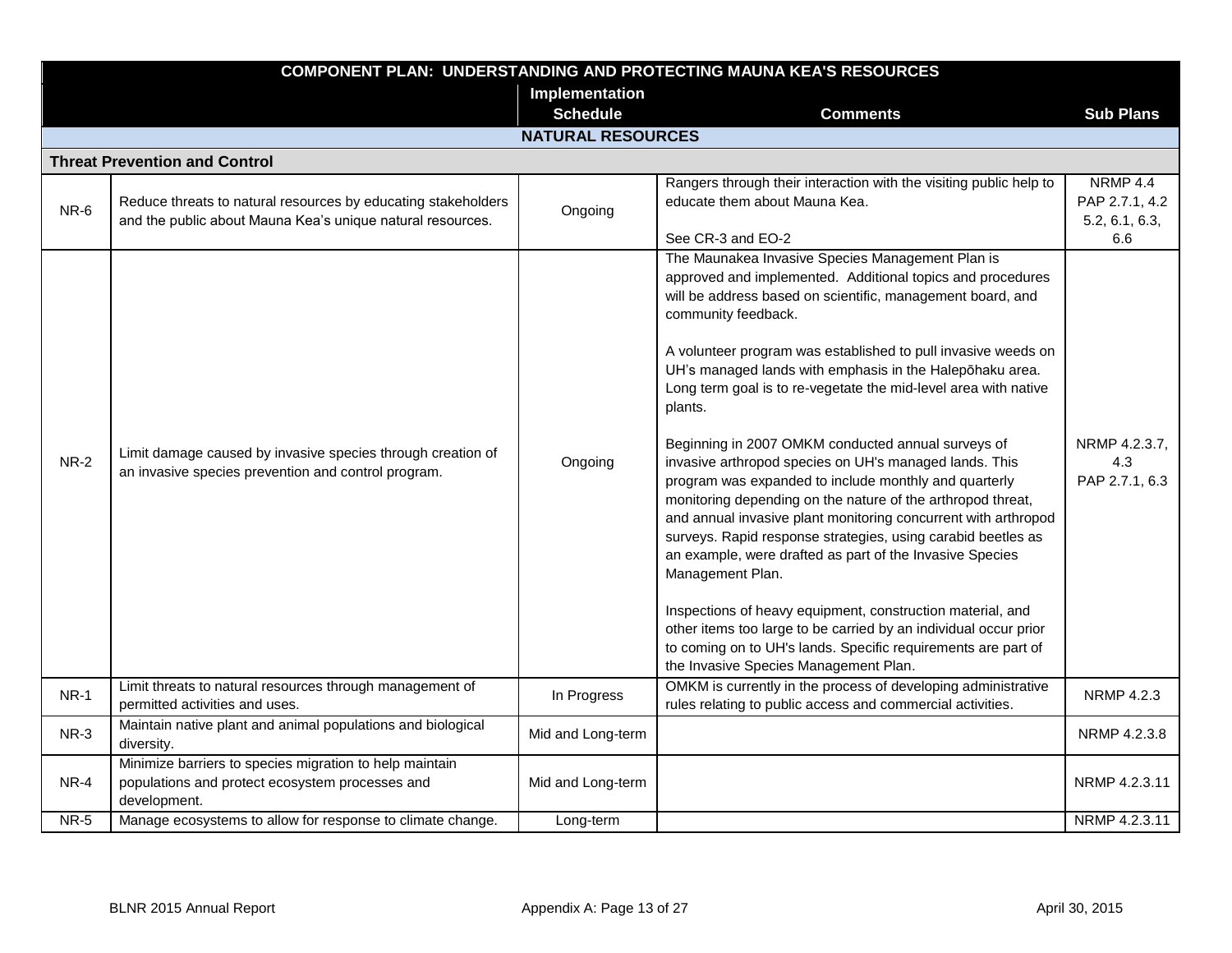|              | <b>COMPONENT PLAN: UNDERSTANDING AND PROTECTING MAUNA KEA'S RESOURCES</b>                                                                                                                                           |                   |                                                                                                                                                                                                                                                                                                                                                                                       |                                                       |  |
|--------------|---------------------------------------------------------------------------------------------------------------------------------------------------------------------------------------------------------------------|-------------------|---------------------------------------------------------------------------------------------------------------------------------------------------------------------------------------------------------------------------------------------------------------------------------------------------------------------------------------------------------------------------------------|-------------------------------------------------------|--|
|              |                                                                                                                                                                                                                     | Implementation    |                                                                                                                                                                                                                                                                                                                                                                                       |                                                       |  |
|              |                                                                                                                                                                                                                     | <b>Schedule</b>   | <b>Comments</b>                                                                                                                                                                                                                                                                                                                                                                       | <b>Sub Plans</b>                                      |  |
|              | <b>Ecosystem Protection, Enhancement &amp; Restoration</b>                                                                                                                                                          |                   |                                                                                                                                                                                                                                                                                                                                                                                       |                                                       |  |
| NR-7         | Delineate areas of high native diversity, unique communities,<br>or unique geological features within the Astronomy Precinct<br>and at Hale Pōhaku and consider protection from<br>development.                     | In Progress       | Vegetation surveys completed. Biodiversity, wēkiu bug, and<br>erosion and surficial geology surveys are ongoing.                                                                                                                                                                                                                                                                      | NRMP 4.1,<br>4.2.3.1                                  |  |
| NR-8         | Consider fencing areas of high native biodiversity or<br>populations of endangered species to keep out feral ungulates<br>(applies to areas below 12,800 ft elevation).                                             | Ongoing           | Assisted DLNR with fencing Silverswords. Other areas will be<br>fenced when areas are identified and needed.                                                                                                                                                                                                                                                                          | NRMP 4.2.3.7,<br>4.3                                  |  |
| NR-9         | Increase native plant density and diversity through an<br>outplanting program.                                                                                                                                      | Long-term         | Mamane seedlings germinated from seeds found in the<br>Halepōhaku area were planted near the Visitor Information<br>Station<br>Worked with DLNR and planted 200 Silversword seedlings in<br>the Halepōhaku area.<br>Collaborated with Kamehameha Schools to build plant<br>propagation benches and start seedlings for eventual habitat<br>restoration and enhancement at Halepōhaku. | NRMP 4.3, 4.4                                         |  |
| <b>NR-10</b> | Incorporate mitigation plans into project planning and conduct<br>mitigation following new development.                                                                                                             | Ongoing           | Mitigation and best management practices plans are required<br>for projects as appropriate.                                                                                                                                                                                                                                                                                           | NRMP <sub>4.3</sub>                                   |  |
| <b>NR-11</b> | Conduct habitat rehabilitation projects following unplanned<br>disturbances.                                                                                                                                        | Ongoing           | Vehicle accident (passenger car rolling down summit pu'u) in<br>2013 was used as a template for developing damage<br>assessment, monitoring, and rehabilitation criteria.                                                                                                                                                                                                             | NRMP <sub>4.3</sub>                                   |  |
| <b>NR-12</b> | Create restoration plans and conduct habitat restoration<br>activities, as needed.                                                                                                                                  | Mid and Long-term | A proposal to study wēkiu bug habitat restoration has been<br>reviewed and will be initiated.                                                                                                                                                                                                                                                                                         | NRMP 4.3                                              |  |
|              | <b>Program Management</b>                                                                                                                                                                                           |                   |                                                                                                                                                                                                                                                                                                                                                                                       |                                                       |  |
| <b>NR-13</b> | Increase communication, networking, and collaborative<br>opportunities to support management and protection of natural<br>resources.                                                                                | Ongoing           | OMKM has established and continues to establish working<br>relationships with the community and DLNR through working<br>groups such as the Environment and Rules Committees; the<br>Mauna Kea Neighbors, Big Island Invasive Species Committee,<br>and OHA.                                                                                                                           | <b>NRMP</b><br>4.1.3.3,<br>4.3, 5.1.3<br>PAP 4.2, 4.5 |  |
| <b>NR-14</b> | Use the principles of adaptive management when developing<br>programs and methodologies. Review programs annually and<br>revise any component plan every five years, based on the<br>results of the program review. | In Progress       | Potential CMP revisions are identified in annual program<br>documentation. Proposed revisions, for submission to BLNR,<br>are in preparation in 2014.                                                                                                                                                                                                                                 | <b>NRMP 5.2</b><br>PAP 5.1, 5.2,<br>6.4, 6.7, 7       |  |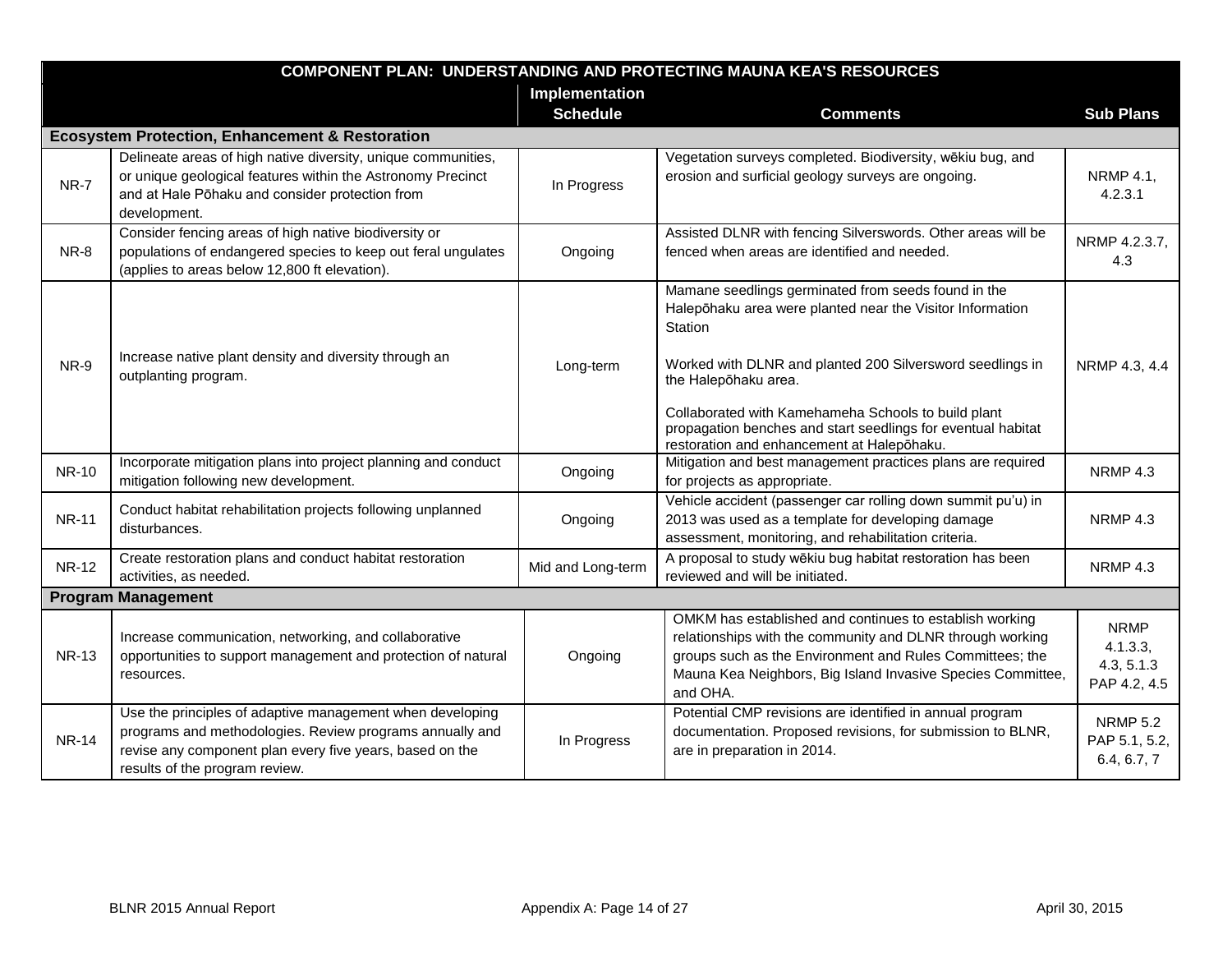|              | <b>COMPONENT PLAN: UNDERSTANDING AND PROTECTING MAUNA KEA'S RESOURCES</b>                                                                                                                                                          |                 |                                                                                                                                                                                                                                                                                                                                                                                                                                                                                                                                                                   |                                   |  |
|--------------|------------------------------------------------------------------------------------------------------------------------------------------------------------------------------------------------------------------------------------|-----------------|-------------------------------------------------------------------------------------------------------------------------------------------------------------------------------------------------------------------------------------------------------------------------------------------------------------------------------------------------------------------------------------------------------------------------------------------------------------------------------------------------------------------------------------------------------------------|-----------------------------------|--|
|              |                                                                                                                                                                                                                                    | Implementation  |                                                                                                                                                                                                                                                                                                                                                                                                                                                                                                                                                                   |                                   |  |
|              |                                                                                                                                                                                                                                    | <b>Schedule</b> | <b>Comments</b>                                                                                                                                                                                                                                                                                                                                                                                                                                                                                                                                                   | <b>Sub Plans</b>                  |  |
|              | <b>Inventory, Monitoring and Research</b>                                                                                                                                                                                          |                 |                                                                                                                                                                                                                                                                                                                                                                                                                                                                                                                                                                   |                                   |  |
| <b>NR-16</b> | Conduct regular long-term monitoring, as outlined in an<br>inventory, monitoring, and research plan.                                                                                                                               | Ongoing         | OMKM conducts annual wēkiu bug and alien arthropod<br>surveys. Botanical monitoring is expected following the<br>submittal of the botanical survey report. Other monitoring plans<br>to be developed following baseline surveys.                                                                                                                                                                                                                                                                                                                                  | <b>NRMP 4.1</b><br><b>PAP 6.4</b> |  |
| <b>NR-18</b> | Develop geo-spatial database of all known natural resources<br>and their locations in the UH Management Areas that can serve<br>as baseline documentation against change and provide<br>information essential for decision-making. | Ongoing         | Wēkiu bug and botanical data location of infrastructure and<br>signs have been mapped. OMKM is working with the University<br>of Hilo Geography Department on the development of the GIS<br>database. All future survey data will be mapped.<br>GoogleEarth layers of priority resources are now complete. .                                                                                                                                                                                                                                                      | NRMP 4.1,<br>4.5                  |  |
| <b>NR-15</b> | Conduct baseline inventories of high-priority resources, as<br>outlined in an inventory, monitoring, and research plan.                                                                                                            | Ongoing         | Baseline surveys of invasive arthropods continue. A botanical<br>survey was completed in the Summer of 2011. OMKM is<br>studying permafrost and designing a weather monitoring<br>system to help monitor the change in climate over time.<br>The botanical survey was published in 2013 and is currently on-<br>line. OMKM is funding a 4-year study on permafrost and<br>working on designing a climate monitoring network. OMKM is<br>also studying erosion to better understand surficial geology,<br>cinder cone erosion, and characterize arthropod habitat. | <b>NRMP 4.1</b>                   |  |
| <b>NR-17</b> | Conduct research to fill knowledge gaps that cannot be<br>addressed through inventory and monitoring.                                                                                                                              | Ongoing         | OMKM is funding a study to develop a model relating to climate<br>change and potential impact to the summit ecosystem, and a<br>study of native arthropods.<br>OMKM funded an international symposium on Tropical Alpine<br>Ecosystems. Invited speakers are experts in research and<br>management of alpine ecosystems. OMKM hopes to develop a<br>network with other researchers and managers to gain<br>knowledge to better manage Mauna Kea.                                                                                                                  | <b>NRMP</b><br>4.1.2.3            |  |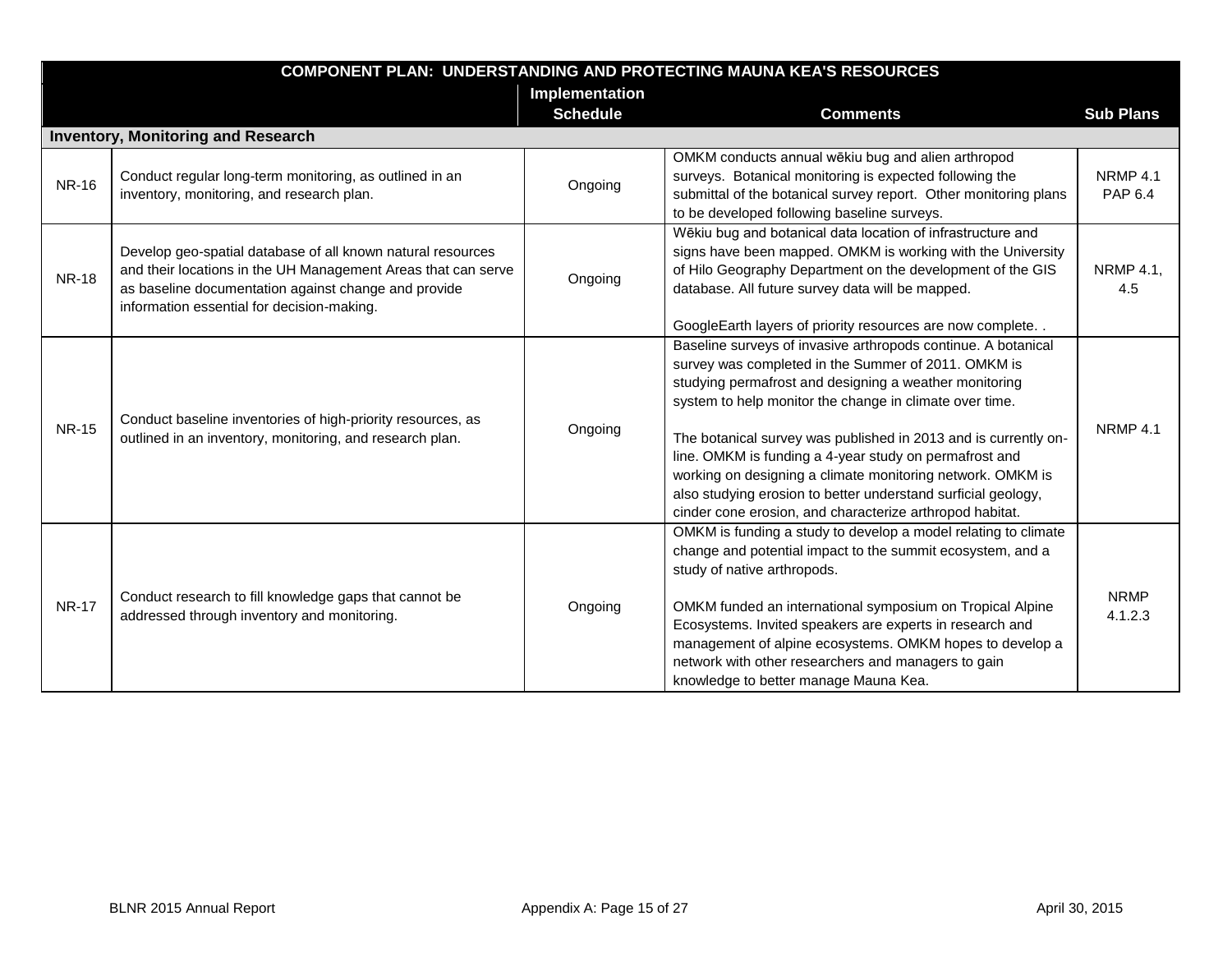|                  | <b>COMPONENT PLAN: UNDERSTANDING AND PROTECTING MAUNA KEA'S RESOURCES</b>                                                                                                                                              |                               |                                                                                                                                                                                                                                                                                                                                      |                                                                               |  |
|------------------|------------------------------------------------------------------------------------------------------------------------------------------------------------------------------------------------------------------------|-------------------------------|--------------------------------------------------------------------------------------------------------------------------------------------------------------------------------------------------------------------------------------------------------------------------------------------------------------------------------------|-------------------------------------------------------------------------------|--|
|                  |                                                                                                                                                                                                                        | Implementation                |                                                                                                                                                                                                                                                                                                                                      |                                                                               |  |
|                  |                                                                                                                                                                                                                        | <b>Schedule</b>               | <b>Comments</b>                                                                                                                                                                                                                                                                                                                      | <b>Sub Plans</b>                                                              |  |
|                  |                                                                                                                                                                                                                        | <b>EDUCATION AND OUTREACH</b> |                                                                                                                                                                                                                                                                                                                                      |                                                                               |  |
|                  | <b>Program Development</b>                                                                                                                                                                                             |                               |                                                                                                                                                                                                                                                                                                                                      |                                                                               |  |
| <b>EO-1</b>      | Develop and implement education and outreach program                                                                                                                                                                   | Ongoing                       | Volunteer, Orientation, Brochures (Safety, Culture, Resources,<br>What is OMKM), in-school visits (Hilo Inter, HAAS, Ke Ana<br>La'ahana, Waiakea High, Kealakehe Elementary)<br>Coordinated with Kealakehe Elementary School the<br>organization of the first annual Science Showcase at the<br>school                               | <b>NRMP 4.1</b><br><b>CRMP 4.3.3</b><br>PAP 2.7.1, 4.2,<br>5.2, 6.1, 6.3, 6.6 |  |
| <b>Education</b> |                                                                                                                                                                                                                        |                               |                                                                                                                                                                                                                                                                                                                                      |                                                                               |  |
| $EO-3$           | Continue to develop, update, and distribute materials<br>explaining important aspects of Mauna Kea.                                                                                                                    | Ongoing                       | Materials on culture, resources, visiting safely and responsibly<br>and Mauna Kea hazards are distributed at the Visitor<br>Information Station. .                                                                                                                                                                                   | <b>NRMP 4.4</b><br>CRMP 4.3.3<br>PAP 6.1                                      |  |
| $EO-4$           | Develop and implement a signage plan to improve signage<br>throughout the UH Management Areas (interpretive, safety,<br>rules and regulations).                                                                        | Short Term                    | This was originally classified as Immediate implementation but<br>has been deferred to Short Term to accommodate the accrual<br>of additional resource information. A map showing the<br>location of signs on UH's managed lands has been completed.<br>New cultural and safety related signs are installed.                         | <b>NRMP 4.4.2</b><br>PAP 4.2, 5.2, 6.2                                        |  |
| $EO-5$           | Develop interpretive features such as self-guided cultural<br>walks and volunteer-maintained native plant gardens.                                                                                                     | Mid-term                      | Included as part of ongoing CIP funded project.                                                                                                                                                                                                                                                                                      | NRMP 4.3, 4.4.2<br><b>CRMP 4.3.3</b><br>PAP 6.2                               |  |
| $EO-6$           | Engage in outreach and partnerships with schools, by<br>collaborating with local experts, teachers, and university<br>researchers, and by working with the 'Imiloa Astronomy<br>Center of Hawai'i.                     | Ongoing                       | See EO-1                                                                                                                                                                                                                                                                                                                             | NRMP 4.4.2<br>PAP 5.2, 6.1                                                    |  |
| $EO-2$           | Require orientation of users, with periodic updates and a<br>certificate of completion, including but not limited to visitors,<br>employees, observatory staff, contractors, and commercial<br>and recreational users. | Ongoing                       | Resource orientation of those who work on the mountain<br>including observatory personnel, VIS and MKSS staff,<br>rangers, commercial tour operators and staff, and construction<br>workers commenced in 2013. Orientation is available to all<br>interested parties in-person or on-line and will be made<br>available online soon. | <b>NRMP 4.4.2</b><br>PAP 6.1, 6.6                                             |  |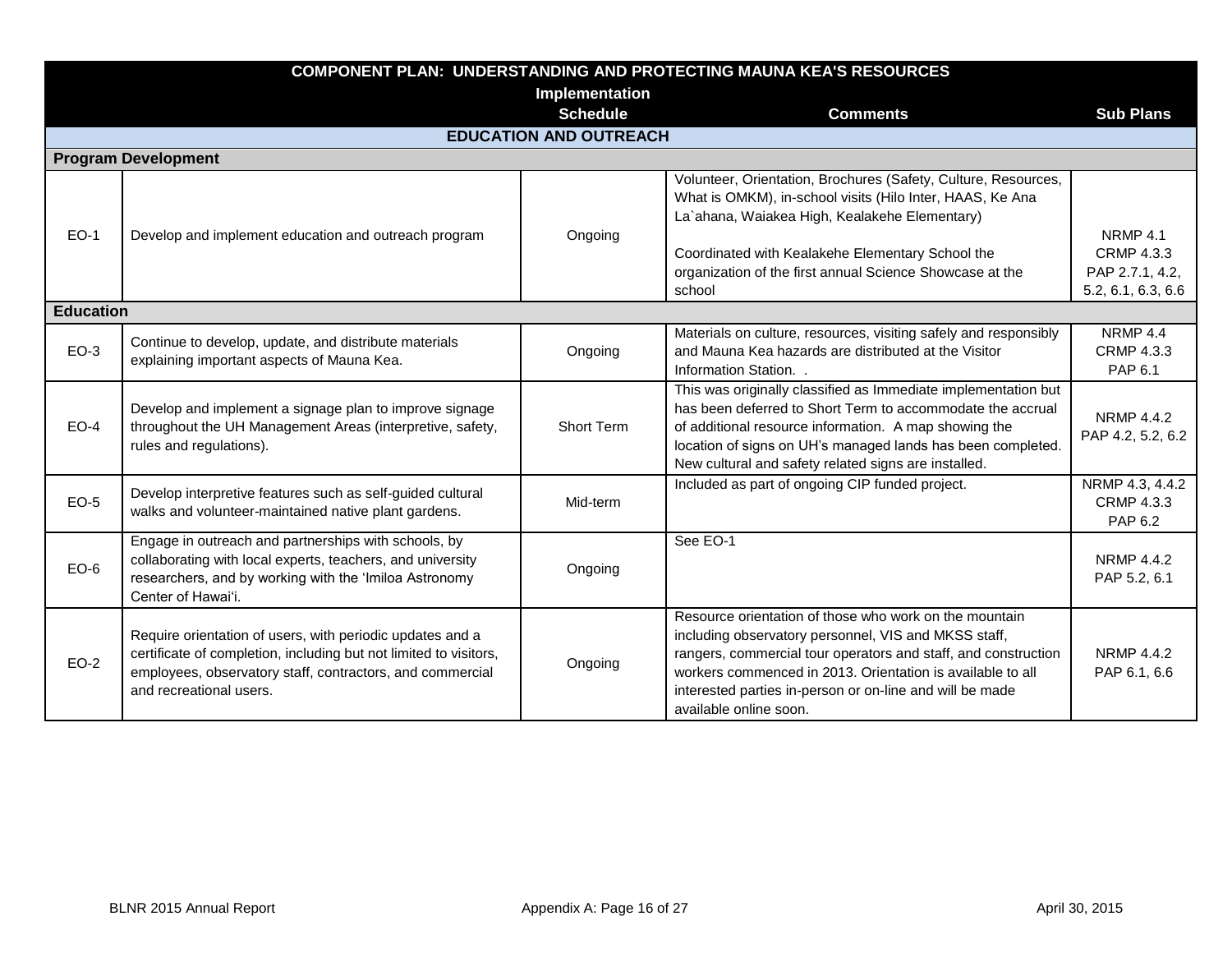|                 | <b>COMPONENT PLAN: UNDERSTANDING AND PROTECTING MAUNA KEA'S RESOURCES</b>                                                                                                                                                                                                                                                                                                          |                 |                                                                                                                                                                                                                                                                                                                                                                                                                                                                       |                                                           |  |
|-----------------|------------------------------------------------------------------------------------------------------------------------------------------------------------------------------------------------------------------------------------------------------------------------------------------------------------------------------------------------------------------------------------|-----------------|-----------------------------------------------------------------------------------------------------------------------------------------------------------------------------------------------------------------------------------------------------------------------------------------------------------------------------------------------------------------------------------------------------------------------------------------------------------------------|-----------------------------------------------------------|--|
|                 |                                                                                                                                                                                                                                                                                                                                                                                    | Implementation  |                                                                                                                                                                                                                                                                                                                                                                                                                                                                       |                                                           |  |
|                 |                                                                                                                                                                                                                                                                                                                                                                                    | <b>Schedule</b> | <b>Comments</b>                                                                                                                                                                                                                                                                                                                                                                                                                                                       | <b>Sub Plans</b>                                          |  |
| <b>Outreach</b> |                                                                                                                                                                                                                                                                                                                                                                                    |                 |                                                                                                                                                                                                                                                                                                                                                                                                                                                                       |                                                           |  |
| EO-7            | Continue and increase opportunities for community members<br>to provide input to cultural and natural resources<br>management activities on Mauna Kea, to ensure systematic<br>input regarding planning, management, and operational<br>decisions that affect natural resources, sacred materials or<br>places, or other ethnographic resources with which they are<br>associated. | Ongoing         | OMKM through the MKMB, Kahu Kū Mauna, Environment and<br>Rules Committees provide opportunity for members of the<br>community and other organizations to participate in the<br>management activities of the mountain.<br>Monthly volunteer activities provide an alternative venue for<br>the community to participate and share knowledge                                                                                                                            | <b>NRMP 4.4.2</b><br><b>CRMP 5.3</b><br>PAP 5.2, 6.3, 6.8 |  |
| EO-8            | Provide opportunities for community members to participate<br>in stewardship activities.                                                                                                                                                                                                                                                                                           | Ongoing         | OMKM through the MKMB, Kahu Kū Mauna, Environment and<br>Rules Committees provide opportunity for members of the<br>community to participate in the management activities of the<br>mountain.<br>Monthly volunteer activities provide an alternative venue for<br>the community to participate and share knowledge.<br>Student projects and mentoring provides opportunities<br>(science fair, legacy, etc.) for one-on-one interaction and more<br>in-depth efforts. | <b>NRMP 4.4.2</b>                                         |  |

|                | COMPONENT PLAN: UNDERSTANDING AND PROTECTING MAUNA KEA'S RESOURCES |                 |                                                               |                  |  |
|----------------|--------------------------------------------------------------------|-----------------|---------------------------------------------------------------|------------------|--|
| Implementation |                                                                    |                 |                                                               |                  |  |
|                |                                                                    | <b>Schedule</b> | <b>Comments</b>                                               | <b>Sub Plans</b> |  |
|                | <b>ASTRONOMICAL RESOURCES</b>                                      |                 |                                                               |                  |  |
|                | <b>Protection of Astronomical Resources</b>                        |                 |                                                               |                  |  |
| $AR-1$         | Operate the UH Management Areas to prohibit activities             | In Progress     | OMKM is currently in the process of developing administrative | <b>PAP 5.1</b>   |  |
|                | resulting in negative impacts to astronomical resources.           |                 | rules relating to public access and commercial activities.    |                  |  |
|                | Prevent light pollution, radio frequency interference (RFI) and    |                 | Project proposal requesting the use of radio signals are      |                  |  |
| $AR-2$         | dust.                                                              | Ongoing         | reviewed by the Institute for Astronomy for potential         | NRMP 4.2.3.2     |  |
|                |                                                                    |                 | interference with astronomical research activities.           |                  |  |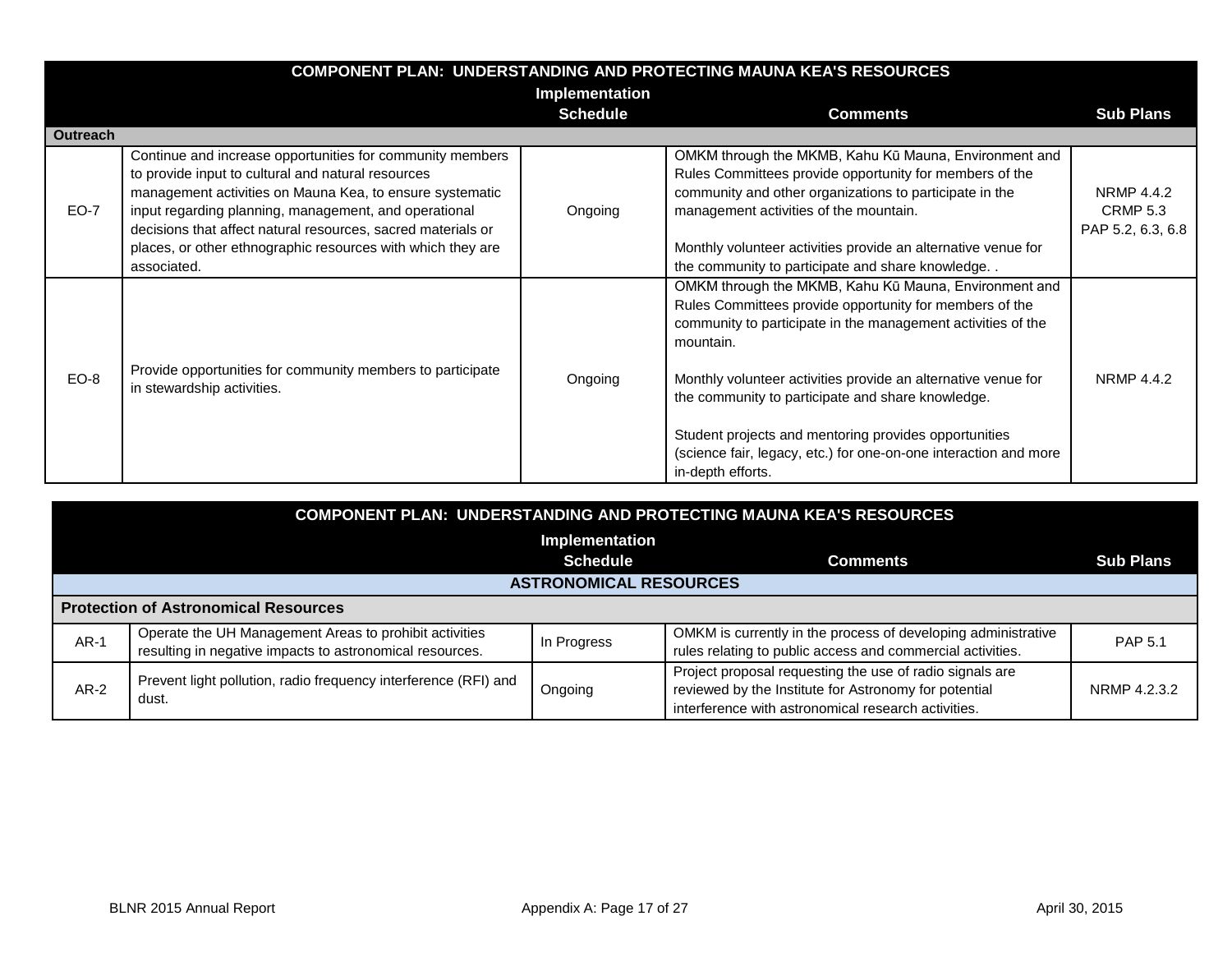|       | <b>COMPONENT PLAN: MANAGING ACCESS AND USE</b>                                                                                                                                                                                                          |                                                                                                                                                                                                                                 |                                                                                                                                                                                                                                                                                                                                                                                                                                                                                                                                                                                                              |                                                                                        |
|-------|---------------------------------------------------------------------------------------------------------------------------------------------------------------------------------------------------------------------------------------------------------|---------------------------------------------------------------------------------------------------------------------------------------------------------------------------------------------------------------------------------|--------------------------------------------------------------------------------------------------------------------------------------------------------------------------------------------------------------------------------------------------------------------------------------------------------------------------------------------------------------------------------------------------------------------------------------------------------------------------------------------------------------------------------------------------------------------------------------------------------------|----------------------------------------------------------------------------------------|
|       |                                                                                                                                                                                                                                                         | Implementation                                                                                                                                                                                                                  |                                                                                                                                                                                                                                                                                                                                                                                                                                                                                                                                                                                                              |                                                                                        |
|       |                                                                                                                                                                                                                                                         | <b>Schedule</b>                                                                                                                                                                                                                 | <b>Comments</b>                                                                                                                                                                                                                                                                                                                                                                                                                                                                                                                                                                                              | <b>Sub Plans</b>                                                                       |
|       |                                                                                                                                                                                                                                                         | <b>ACTIVITIES AND USES</b>                                                                                                                                                                                                      |                                                                                                                                                                                                                                                                                                                                                                                                                                                                                                                                                                                                              |                                                                                        |
|       | <b>General Management</b>                                                                                                                                                                                                                               |                                                                                                                                                                                                                                 |                                                                                                                                                                                                                                                                                                                                                                                                                                                                                                                                                                                                              |                                                                                        |
|       |                                                                                                                                                                                                                                                         |                                                                                                                                                                                                                                 | OMKM is currently working with Mauna Kea Support Services<br>to develop a plan to address parking at the Visitor Information<br>Station. A CIP request was submitted to study and design<br>improvements at the Mid-level facilities and summit access<br>road.                                                                                                                                                                                                                                                                                                                                              |                                                                                        |
| ACT-2 | Develop parking and visitor traffic plan.                                                                                                                                                                                                               | OMKM and MKSS developed a parking plan. Due to ex parte<br>In Progress<br>been submitted at this time.<br>possible and to ensure the safety of visitors to the VIS.<br>Mauna Kea Rangers are present year round from 7 am to 10 | concerns during the contested case for the TMT CDUP, we<br>were not able to communicate with DLNR regarding permitting<br>approvals. This plan may be modified or replaced following the<br>CIP infrastructure study and design process, and this has not                                                                                                                                                                                                                                                                                                                                                    | NRMP 3.1.1.2<br>PAP 5.2, 6.4,<br>6.6, 6.7                                              |
|       |                                                                                                                                                                                                                                                         |                                                                                                                                                                                                                                 | On a daily basis OMKM Rangers implement an interim parking<br>plan to maintain order, accommodate as many vehicles a                                                                                                                                                                                                                                                                                                                                                                                                                                                                                         |                                                                                        |
| ACT-3 | Maintain a presence of interpretive and enforcement<br>personnel on the mountain at all times to educate users, deter<br>violations, and encourage adherence to restrictions.                                                                           | Ongoing                                                                                                                                                                                                                         | pm daily; DOCARE officers and Hawaii County Police are<br>called in on an as needed basis.                                                                                                                                                                                                                                                                                                                                                                                                                                                                                                                   | NRMP 5.1.2<br>CRMP 4.1.1<br>PAP 4.2, 4.4,<br>4.5, 4.6, 5.2, 6.1,<br>6.2, 6.5, 6.6, 6.7 |
| ACT-4 | Develop and enforce a policy that maintains current<br>prohibitions on off-road vehicle use in the UH Management<br>Areas and that strengthens measures to prevent or deter<br>vehicles from leaving established roads and designated<br>parking areas. | Ongoing                                                                                                                                                                                                                         | OMKM prohibits the use of off-road vehicles on UH's managed<br>lands.<br>Commercial operators and film crews are required to stay on<br>the road or within the footprint of existing facilities, unless<br>granted permission from OMKM.<br>OMKM is currently in the process of developing administrative<br>rules relating to public access and commercial activities.<br>The process for developing administrative rules resumed<br>following the conclusion of the contested case and final<br>decision by the Board of Land and Natural Resources<br>regarding the Thirty Meter Telescope (TMT) project. | NRMP 4.2.3.1<br><b>CRMP 4.1.2</b><br>PAP 2.5.1, 2.5.2,<br>2.6.3, 5.2, 6.3,<br>6.5      |
| ACT-1 | Continue and update managed access policy of 1995<br>Management Plan.                                                                                                                                                                                   | In Progress                                                                                                                                                                                                                     | OMKM is currently in the process of developing administrative<br>rules relating to public access and commercial activities.                                                                                                                                                                                                                                                                                                                                                                                                                                                                                  | NRMP 4.2, 4.4<br>PAP 2.5.2, 5.2, 7                                                     |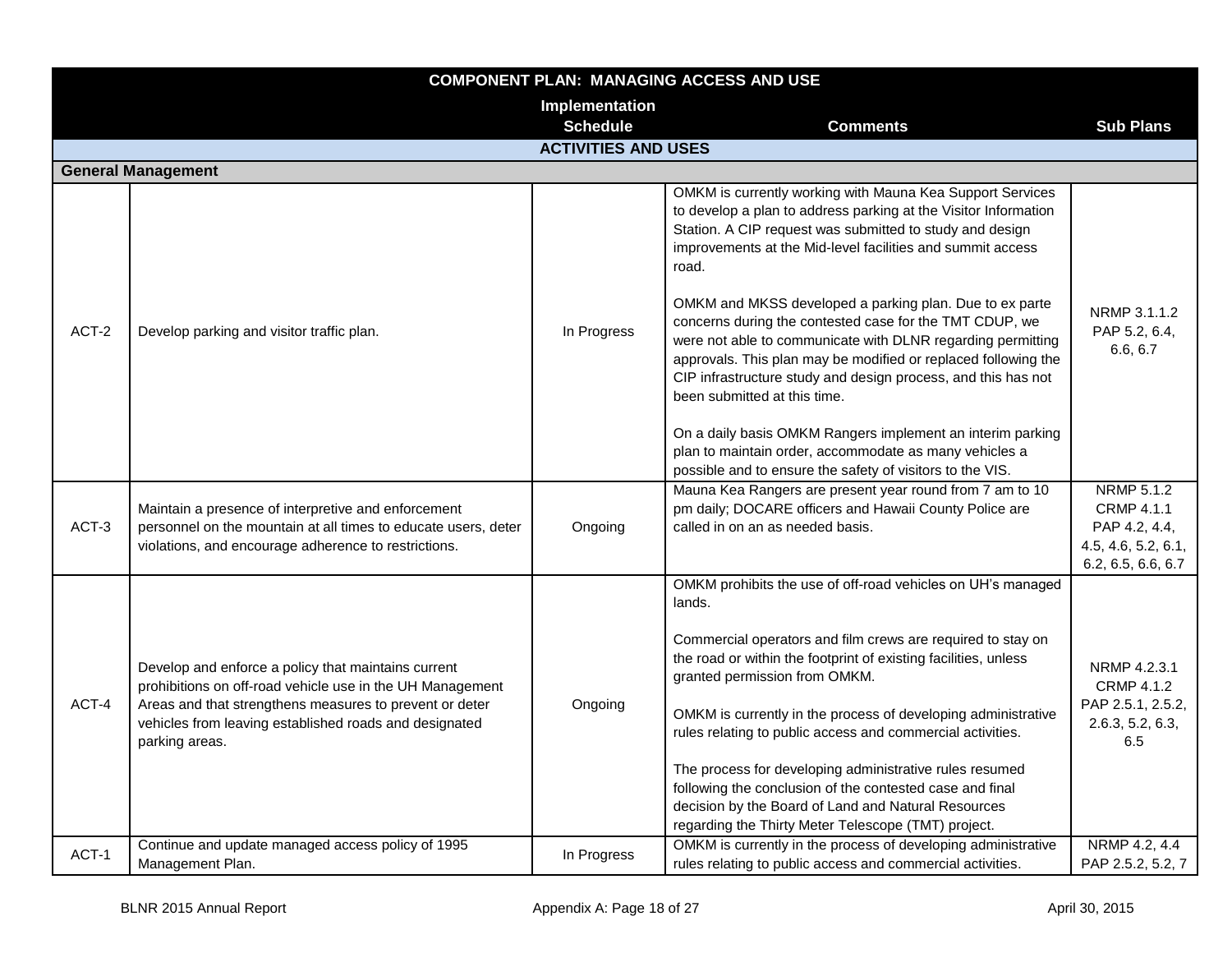|              | <b>COMPONENT PLAN: MANAGING ACCESS AND USE</b>                                                                                                      |                            |                                                                                                                                            |                                                                    |  |
|--------------|-----------------------------------------------------------------------------------------------------------------------------------------------------|----------------------------|--------------------------------------------------------------------------------------------------------------------------------------------|--------------------------------------------------------------------|--|
|              |                                                                                                                                                     | Implementation             |                                                                                                                                            |                                                                    |  |
|              |                                                                                                                                                     | <b>Schedule</b>            | <b>Comments</b>                                                                                                                            | <b>Sub Plans</b>                                                   |  |
|              |                                                                                                                                                     | <b>ACTIVITIES AND USES</b> |                                                                                                                                            |                                                                    |  |
| Recreational |                                                                                                                                                     |                            |                                                                                                                                            |                                                                    |  |
| ACT-6        | Define and maintain areas where snow-related activities can<br>occur and confine activities to slopes that have a protective<br>layer of snow.      | Ongoing                    | Generally, this is a self-regulated activity. People usually<br>do not venture to areas where there is no snow.                            | NRMP 4.2.3.1<br>CRMP 4.2.3.2<br>PAP 3.3.5, 5.2,<br>6.1, 6.3, 6.4   |  |
| ACT-7        | Confine University or other sponsored tours and star-gazing<br>activities to previously disturbed ground surfaces and<br>established parking areas. | Ongoing                    | Star gazing activities on UH's lands are limited to parking<br>lots, or in areas in close proximity to the Visitor Information<br>Station. | NRMP 6.2.3<br>CRMP 4.2.3.1<br>PAP 2.5.3, 2.6.2,<br>3.3.3, 5.2      |  |
| ACT-8        | Coordinate with DLNR in the development of a policy regarding<br>hunting in the UH Management Areas.                                                | In Progress                | Hunting policy similar to DLNR's is being addressed in the<br>development of UH's administrative rules.                                    | NRMP 3.1.3.5<br>3.2.12<br>CRMP 4.2.3.3<br>PAP 2.5.1, 3.3.6,<br>5.2 |  |
| ACT-5        | Implement policies to reduce impacts of recreational hiking                                                                                         | In Progress                | OMKM is currently in the process of developing<br>administrative rules relating to public access and<br>commercial activities.             | NRMP 4.2.3.1<br>CRMP 4.2.3.4<br>PAP 3.3.7, 5.2,<br>6.2, 6.3        |  |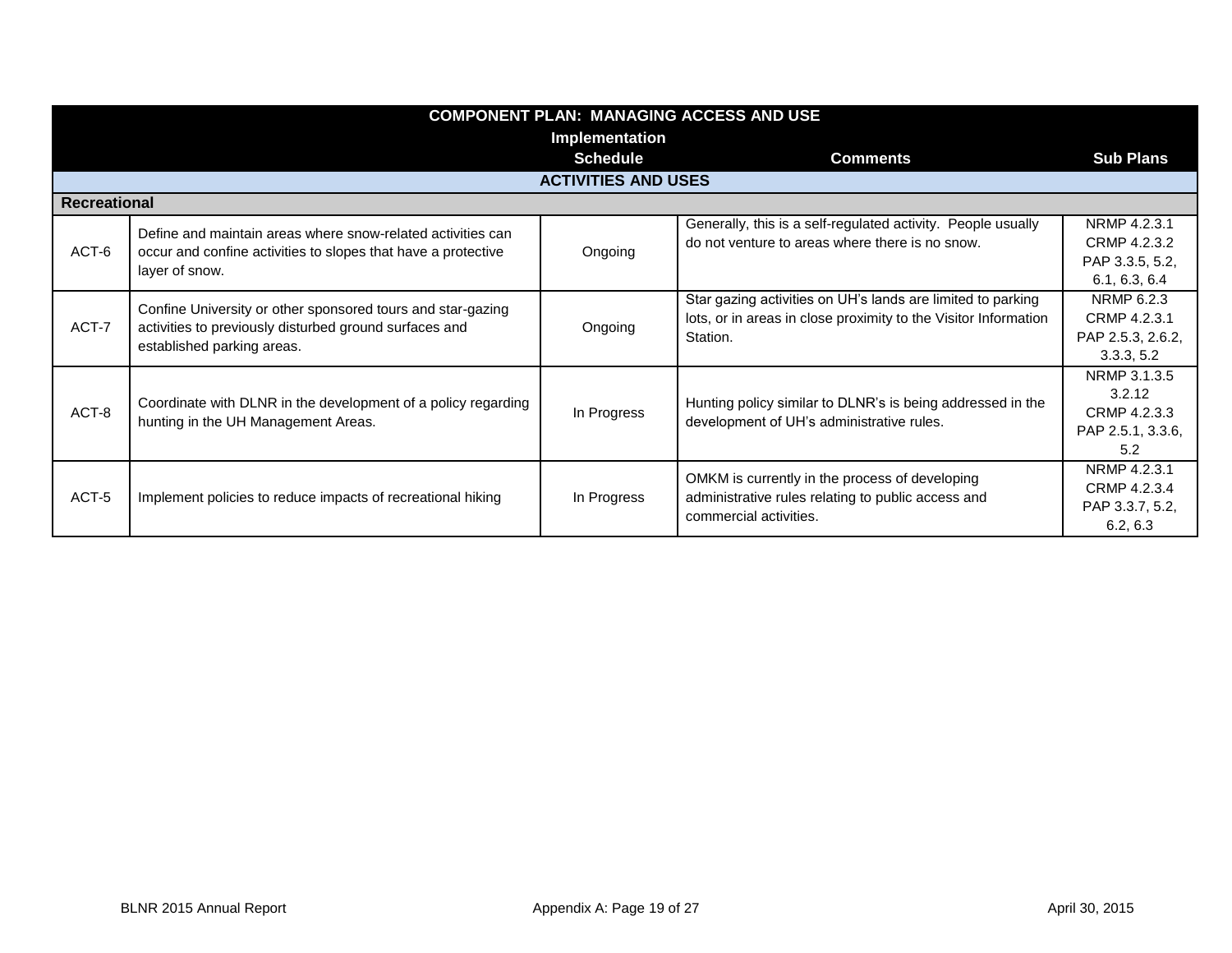|                   | <b>COMPONENT PLAN: MANAGING ACCESS AND USE</b>                                                               |                 |                                                                                                                                                                                                                                                                                                                                                                                                                  |                                                                        |
|-------------------|--------------------------------------------------------------------------------------------------------------|-----------------|------------------------------------------------------------------------------------------------------------------------------------------------------------------------------------------------------------------------------------------------------------------------------------------------------------------------------------------------------------------------------------------------------------------|------------------------------------------------------------------------|
|                   |                                                                                                              | Implementation  |                                                                                                                                                                                                                                                                                                                                                                                                                  |                                                                        |
|                   |                                                                                                              | <b>Schedule</b> | <b>Comments</b>                                                                                                                                                                                                                                                                                                                                                                                                  | <b>Sub Plans</b>                                                       |
| <b>Commercial</b> |                                                                                                              |                 |                                                                                                                                                                                                                                                                                                                                                                                                                  |                                                                        |
| ACT-9             | Maintain commercial tour permitting process; evaluate and<br>issue permits annually.                         | Ongoing         | UH oversees commercial tour permits. A responsibility<br>transferred to UH from BLNR.                                                                                                                                                                                                                                                                                                                            | <b>NRMP 3.1.4</b><br>PAP 2.5.3, 2.5.4,<br>3.3.3, 4.3, 5.2, 6.1,<br>6.7 |
| <b>ACT-10</b>     | Ensure OMKM input on permits for filming activities                                                          | Ongoing         | All film permits require OMKM's approval.<br>OMKM is currently in the process of developing<br>administrative rules relating to public access and<br>commercial activities.<br>The process for developing administrative rules resumed<br>following the conclusion of the contested case and final<br>decision by the Board of Land and Natural Resources<br>regarding the Thirty Meter Telescope (TMT) project. | NRMP 3.1.4.2<br>PAP 2.5.3, 3.3.3,<br>4.3, 6.1, 6.7                     |
| <b>ACT-11</b>     | Seek statutory authority for the University to regulate<br>commercial activities in the UH Management Areas. | Completed       | Transfer of commercial tour permitting function was<br>transferred to UH by BLNR. OMKM oversees commercial<br>tour operations and film activities.<br>Statutory authority to promulgate administrative rules was<br>granted by the Legislature in 2009.                                                                                                                                                          | NRMP 1.4.2.3                                                           |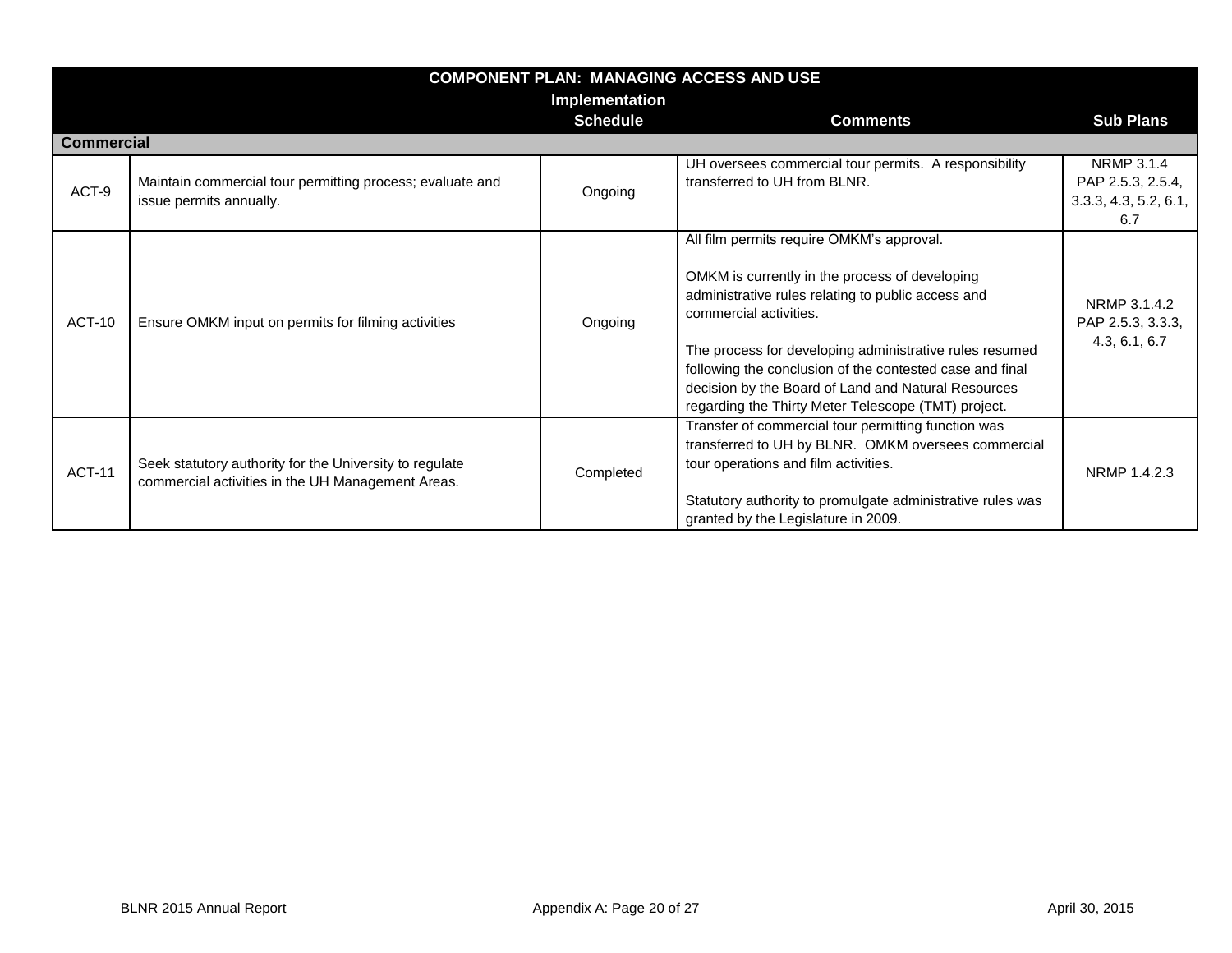| <b>COMPONENT PLAN: MANAGING ACCESS AND USE</b> |                                                                                                                                                                                                                   |                             |                                                                                                                                                                                                                                                                                         |                                                                      |
|------------------------------------------------|-------------------------------------------------------------------------------------------------------------------------------------------------------------------------------------------------------------------|-----------------------------|-----------------------------------------------------------------------------------------------------------------------------------------------------------------------------------------------------------------------------------------------------------------------------------------|----------------------------------------------------------------------|
|                                                |                                                                                                                                                                                                                   | Implementation              |                                                                                                                                                                                                                                                                                         |                                                                      |
|                                                |                                                                                                                                                                                                                   | <b>Schedule</b>             | <b>Comments</b>                                                                                                                                                                                                                                                                         | <b>Sub Plans</b>                                                     |
|                                                |                                                                                                                                                                                                                   | <b>ACTIVITIES AND USES</b>  |                                                                                                                                                                                                                                                                                         |                                                                      |
|                                                | <b>Scientific Research</b>                                                                                                                                                                                        |                             |                                                                                                                                                                                                                                                                                         |                                                                      |
| <b>ACT-12</b>                                  | Ensure input by OMKM, MKMB, and Kahu Kū Mauna on all<br>scientific research permits and establish system of reporting<br>results of research to OMKM.                                                             | Ongoing                     | All research proposals must be approved by OMKM.<br>Proposals requiring ground disturbing activities or potential<br>impact to the cultural and/or natural landscape are<br>reviewed by MKMB, Kahu Kū Mauna and the Environment<br>Committee.                                           | NRMP 4.2.3.1,<br>4.2.3.7, 4.2.3.9<br><b>CRMP 4.2.6</b>               |
|                                                |                                                                                                                                                                                                                   |                             | <b>COMPONENT PLAN: MANAGING ACCESS AND USE</b>                                                                                                                                                                                                                                          |                                                                      |
|                                                |                                                                                                                                                                                                                   | PERMITTING AND ENFORCEMENT  |                                                                                                                                                                                                                                                                                         |                                                                      |
|                                                |                                                                                                                                                                                                                   | <b>Laws and Regulations</b> |                                                                                                                                                                                                                                                                                         |                                                                      |
| $P-1$                                          | Comply with all applicable federal, state, and local laws,<br>regulations, and permit conditions related to activities in the UH<br>Management Areas.                                                             | Ongoing                     |                                                                                                                                                                                                                                                                                         | <b>NRMP 1.4.3</b><br>PAP 2.4, 2.5,<br>2.5.1, 2.5.2,<br>2.5.3, 5.1    |
| $P-4$                                          | Educate management staff and users of the mountain about all<br>applicable rules and permit requirements.                                                                                                         | Ongoing                     | Included as part of the orientation and with new project<br>start-up meetings.                                                                                                                                                                                                          | <b>NRMP 4.4</b><br>PAP 4.2, 5.2,<br>6.1, 6.2, 6.5                    |
| $P-2$                                          | Strengthen CMP implementation by recommending to the<br>BLNR that the CMP conditions be included in any<br>Conservation District Use Permit or other permit.                                                      | Ongoing                     | Relevant CMP management actions were incorporated into<br>the CDUA for the Thirty Meter Telescope project.<br>The MKMB requires proposals for projects for Mauna Kea<br>include a review and comments on how the proposer will<br>comply with CMP action items relevant to the project. | NRMP 1.4.3.2                                                         |
| $P-3$                                          | Obtain statutory rule-making authority from the legislature,<br>authorizing the University of Hawai'i to adopt administrative<br>rules pursuant to Chapter 91 to implement and enforce the<br>management actions. | Completed                   |                                                                                                                                                                                                                                                                                         | NRMP 1.4.3.2                                                         |
| <b>Enforcement</b>                             |                                                                                                                                                                                                                   |                             |                                                                                                                                                                                                                                                                                         |                                                                      |
| $P-5$                                          | Continue coordinating with other agencies on enforcement<br>needs.                                                                                                                                                | Ongoing                     | Representatives from DOCARE, NAR and Land Division<br>are members of OMKM's administrative rules committee.                                                                                                                                                                             | <b>NRMP 5.1</b><br>PAP 4, 6.5                                        |
| $P-6$                                          | Obtain legal authority for establishing, and then establish, a law<br>enforcement presence on the mountain that can enforce rules<br>for the UH Management Areas on Mauna Kea.                                    | Completed                   |                                                                                                                                                                                                                                                                                         | NRMP 1.4.2.3,<br>3.1.3.2, 5.1<br>PAP 4.4, 4.5,<br>4.6, 5.2, 6.5, 6.6 |
| $P-7$                                          | Develop and implement protocol for oversight and compliance<br>with Conservation District Use Permits.                                                                                                            | Ongoing                     | OMKM rangers conduct twice yearly inspections for CDUP<br>compliance.                                                                                                                                                                                                                   | NRMP 1.4.2.3                                                         |
| $P-8$                                          | Enforce conditions contained in commercial and Special Use<br>permits.                                                                                                                                            | Ongoing                     | Rangers' responsibilities includes oversight of commercial<br>tour activities and special use permits issued by OMKM.                                                                                                                                                                   | <b>NRMP 3.1.4</b><br>PAP 2.5.3, 3.3.3,<br>4.3, 4.5, 4.6, 6.5         |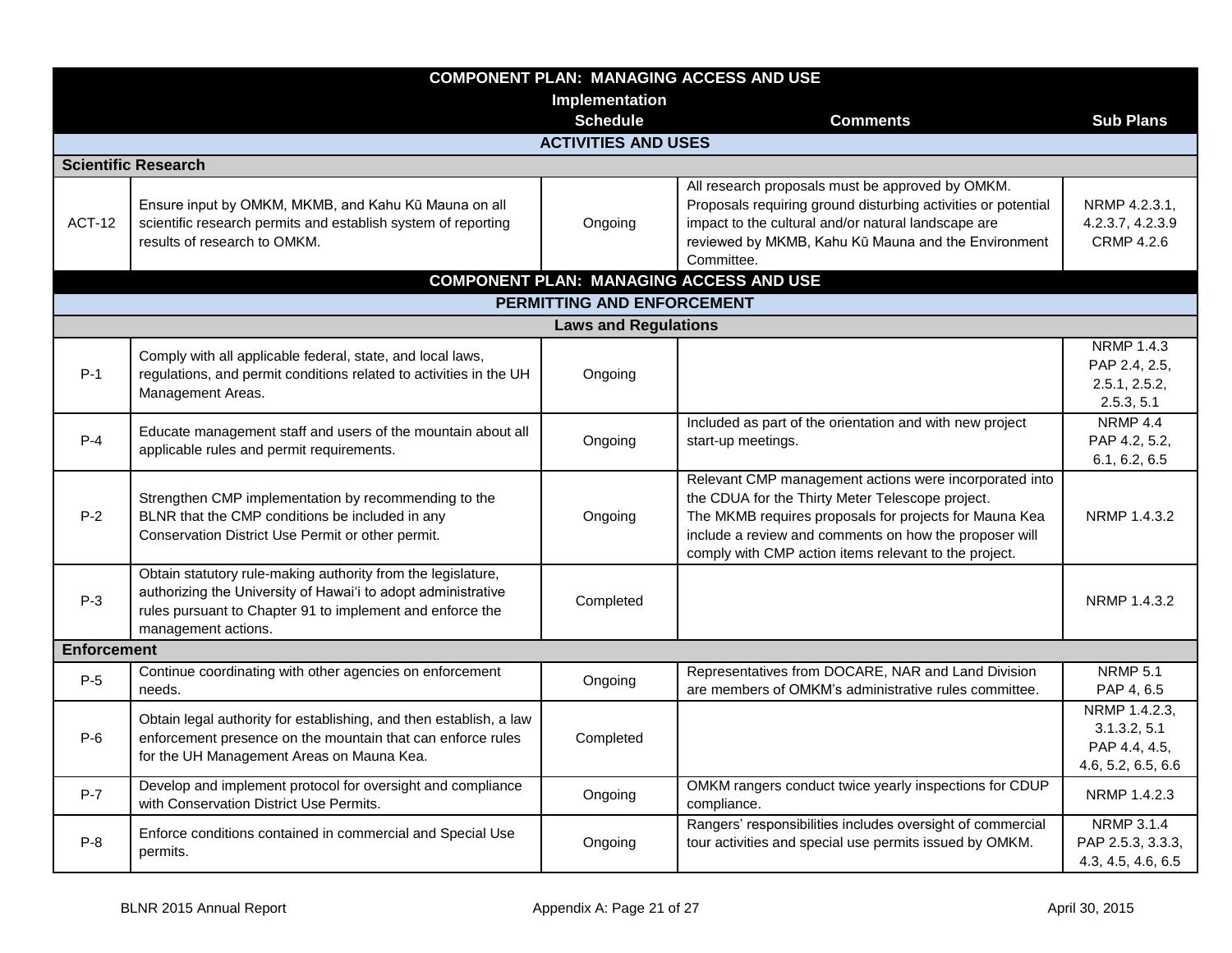| <b>COMPONENT PLAN: MANAGING THE BUILT ENVIRONMENT</b> |                                                                                                                                                                                                                   |                                       |                                                                                                                                                                                                                                                                                                                                                                                                                                                       |                                                           |
|-------------------------------------------------------|-------------------------------------------------------------------------------------------------------------------------------------------------------------------------------------------------------------------|---------------------------------------|-------------------------------------------------------------------------------------------------------------------------------------------------------------------------------------------------------------------------------------------------------------------------------------------------------------------------------------------------------------------------------------------------------------------------------------------------------|-----------------------------------------------------------|
|                                                       |                                                                                                                                                                                                                   | Implementation<br><b>Schedule</b>     | <b>Comments</b>                                                                                                                                                                                                                                                                                                                                                                                                                                       | <b>Sub Plans</b>                                          |
|                                                       |                                                                                                                                                                                                                   | <b>INFRASTRUCTURE AND MAINTENANCE</b> |                                                                                                                                                                                                                                                                                                                                                                                                                                                       |                                                           |
|                                                       | <b>Routine Maintenance</b>                                                                                                                                                                                        |                                       |                                                                                                                                                                                                                                                                                                                                                                                                                                                       |                                                           |
| $IM-1$                                                | Develop and implement an OMMP.                                                                                                                                                                                    | In Progress                           | Draft of plan is being developed.                                                                                                                                                                                                                                                                                                                                                                                                                     |                                                           |
| $IM-2$                                                | Reduce impacts from operations and maintenance activities by<br>educating personnel about Mauna Kea's unique resources.                                                                                           | Ongoing                               | A draft of a cultural and natural resources orientation<br>program has been developed and is implemented.                                                                                                                                                                                                                                                                                                                                             | NRMP 4.4                                                  |
| $IM-5$                                                | Develop and implement a Debris Removal, Monitoring and<br>Prevention Plan.                                                                                                                                        | Ongoing                               | Trash from the HP facilities and Visitor Information Station<br>are removed daily. Each observatory removes trash from<br>their respective facilities. Rangers routinely check for and<br>pick up trash and debris while on their daily patrols.<br>Rangers pick up and map the location of trash at the<br>parking lot near the trail head to Lake Waiau (NAR). The<br>amount of trash decreased following the installation of a<br>portable toilet. | NRMP 4.2.3.5<br>CRMP 4.1.4,<br>4.3.4                      |
| $IM-3$                                                | Conduct historic preservation review for maintenance activities<br>that will have an adverse effect on historic properties.                                                                                       | In Progress                           | OMKM is currently developing a Programmatic Agreement<br>relating to maintenance activities that will be submitted to<br>State Historic Preservation Division                                                                                                                                                                                                                                                                                         | <b>CRMP 4.1.3</b>                                         |
| $IM-4$                                                | Evaluate need for and feasibility of a vehicle wash station near<br>Hale Pōhaku, and requiring that vehicles be cleaned.                                                                                          | In Progress                           | Will be included in the Invasive Species Management plan<br>updates.                                                                                                                                                                                                                                                                                                                                                                                  | NRMP 4.2.3.7                                              |
| $IM-6$                                                | Develop and implement an erosion inventory and assessment<br>plan.                                                                                                                                                | In Progress                           | OMKM partnered with UH Hilo geography department to<br>study surficial geology and cinder cone erosion issues.                                                                                                                                                                                                                                                                                                                                        | NRMP 3.2.4,<br>4.1.4.2, 4.2.3.4<br>PAP 2.6.3,<br>6.3, 6.4 |
| $IM-7$                                                | Prepare a plan, in collaboration with the Department of<br>Defense, to remove military wreckage from a remote area of<br>the UH Management Areas, while ensuring protection of<br>natural and cultural resources. | Mid-term                              |                                                                                                                                                                                                                                                                                                                                                                                                                                                       | CRMP 4.3.4.1                                              |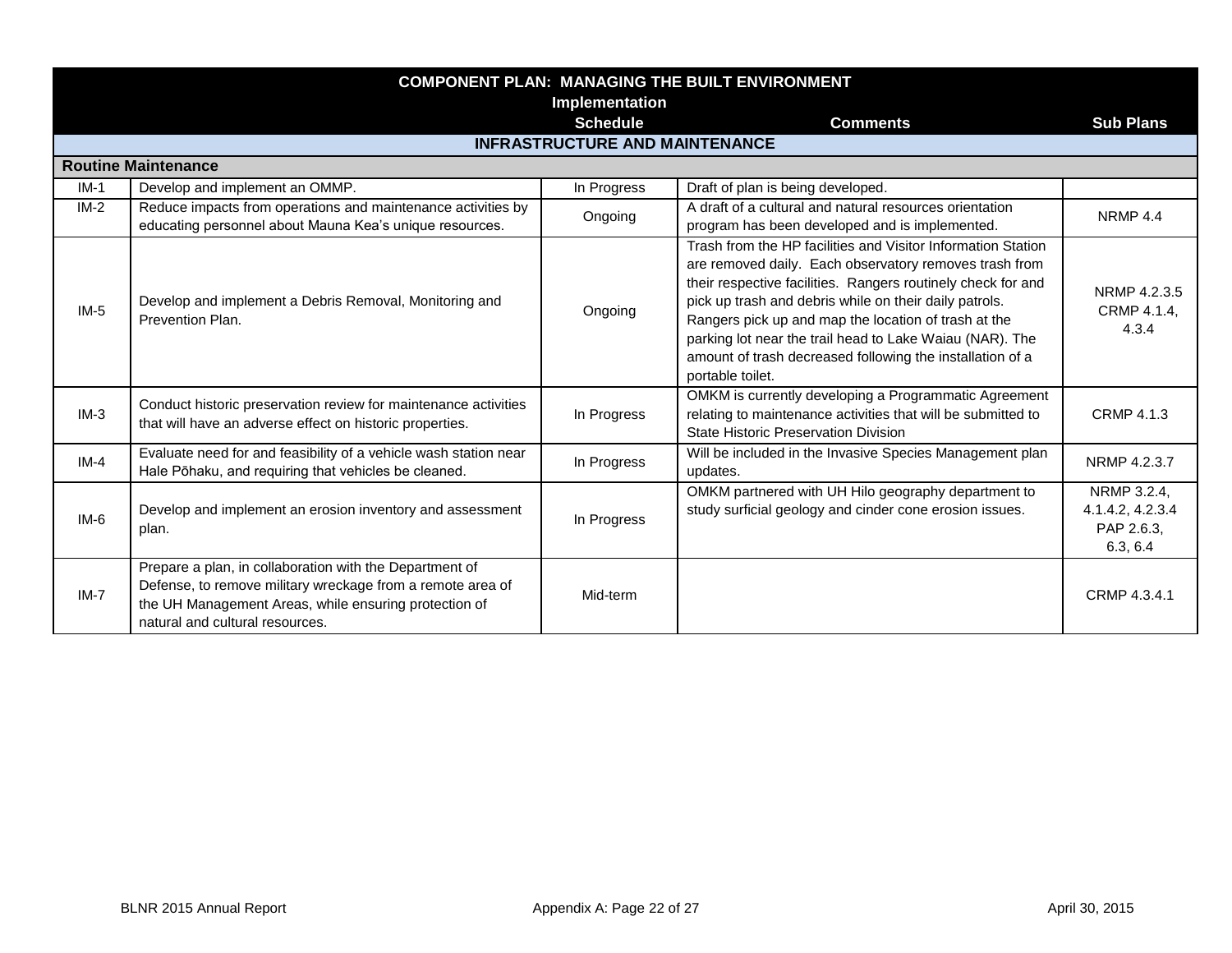|                       |                                                                                                                                                                                                                | Implementation  |                                                                                                                                                                                                                                                                                                                                                                                                                                                                                                                                                                                                                                                                                       |                                                                  |
|-----------------------|----------------------------------------------------------------------------------------------------------------------------------------------------------------------------------------------------------------|-----------------|---------------------------------------------------------------------------------------------------------------------------------------------------------------------------------------------------------------------------------------------------------------------------------------------------------------------------------------------------------------------------------------------------------------------------------------------------------------------------------------------------------------------------------------------------------------------------------------------------------------------------------------------------------------------------------------|------------------------------------------------------------------|
|                       |                                                                                                                                                                                                                | <b>Schedule</b> | <b>Comments</b>                                                                                                                                                                                                                                                                                                                                                                                                                                                                                                                                                                                                                                                                       | <b>Sub Plans</b>                                                 |
| <b>Infrastructure</b> |                                                                                                                                                                                                                |                 |                                                                                                                                                                                                                                                                                                                                                                                                                                                                                                                                                                                                                                                                                       |                                                                  |
| $IM-10$               | Evaluate need for additional public restroom facilities in the<br>summit region and at Hale Pōhaku, and install close-contained<br>zero waste systems if necessary.                                            | In Progress     | A CIP request was submitted to study and design<br>improvements at the Mid-level facilities and summit access<br>road.<br>To relieve congestion at the VIS, MKSS proposed to<br>convert a portion of the presentation room building into a<br>rest and eating stop for commercial tour operators. Due to<br>ex parte concerns during the contested case for the TMT<br>CDUP, we were not able to communicate with DLNR<br>regarding permitting approvals. Upon conclusion of the<br>contested case the cost to renovate increased significantly<br>and the project did not move forward. The CIP study will<br>look at the needs and alternatives for additional public<br>restrooms. | NRMP 3.1.3.1<br>3.2.3, 4.2.3.3<br>PAP 5.2, 6.4, 6.6,<br>6.7, 6.8 |
| $IM-8$                | Assess feasibility of paving the Summit Access Road.                                                                                                                                                           | In Progress     | A funded CIP request will study and design improvements<br>at the Mid-level facilities and summit access road.                                                                                                                                                                                                                                                                                                                                                                                                                                                                                                                                                                        | NRMP 4.2.3                                                       |
| $IM-9$                | Evaluate need for additional parking lots and vehicle pullouts<br>and install if necessary.                                                                                                                    | Mid-term        |                                                                                                                                                                                                                                                                                                                                                                                                                                                                                                                                                                                                                                                                                       | NRMP 3.1.1.2.3<br>PAP 5.2, 5.4, 6.7                              |
|                       | <b>Sustainable Technologies</b>                                                                                                                                                                                |                 |                                                                                                                                                                                                                                                                                                                                                                                                                                                                                                                                                                                                                                                                                       |                                                                  |
| $IM-11$               | Encourage existing facilities and new development to<br>incorporate sustainable technologies, energy efficient<br>technologies, and LEED standards, whenever possible, into<br>facility design and operations. | Ongoing         | The proposed Thirty Meter Telescope is incorporating<br>energy efficiency in its design. MKSS received approval<br>from the MKMB and OCCL to install a photovoltaic system<br>at Halepōhaku                                                                                                                                                                                                                                                                                                                                                                                                                                                                                           |                                                                  |
| $IM-12$               | Conduct energy audits to identify energy use and system<br>inefficiencies, and develop solutions to reduce energy usage.                                                                                       | Short-Term      | This was initially scheduled for Immediate implementation<br>but has been deferred to Short Term implementation.                                                                                                                                                                                                                                                                                                                                                                                                                                                                                                                                                                      | NRMP 4.2.3.3                                                     |
| $IM-13$               | Conduct feasibility assessment, in consultation with Hawaii<br>Electric Light Company, on developing locally-based alternative<br>energy sources.                                                              | Mid-term        | Mauna Kea Support Services is currently looking at the<br>feasibility of installing a photo voltaic system at<br>Halepōhaku.<br>MKSS received approval from the MKMB and OCCL to<br>install a photovoltaic system at Halepōhaku.                                                                                                                                                                                                                                                                                                                                                                                                                                                      | NRMP 3.1.1.2.3                                                   |
| $IM-14$               | Encourage observatories to investigate options to reduce the<br>use of hazardous materials in telescope operations.                                                                                            | Short-Term      |                                                                                                                                                                                                                                                                                                                                                                                                                                                                                                                                                                                                                                                                                       |                                                                  |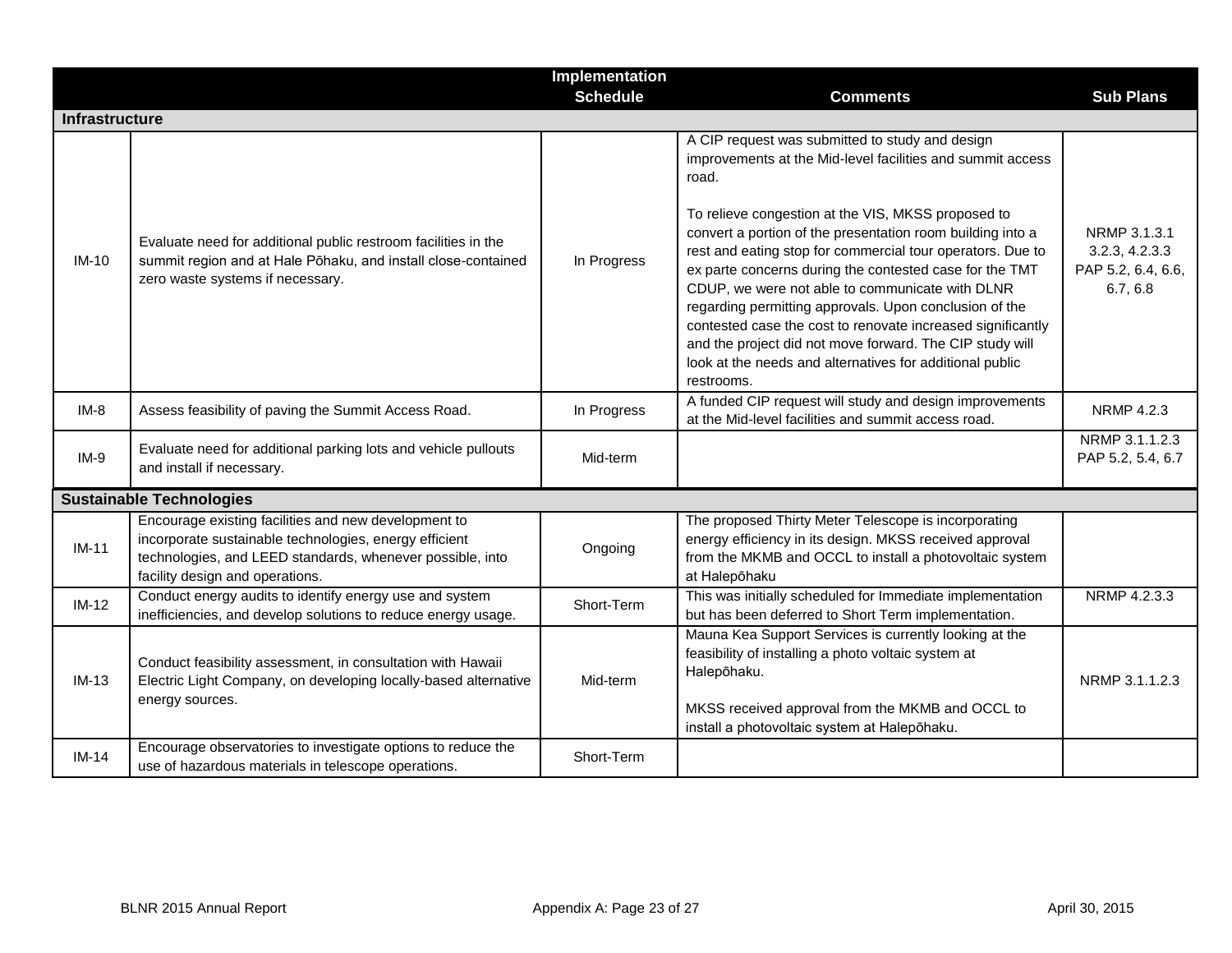| <b>COMPONENT PLAN: MANAGING THE BUILT ENVIRONMENT</b> |                                                                                                      |                                |                                                                      |                     |  |  |
|-------------------------------------------------------|------------------------------------------------------------------------------------------------------|--------------------------------|----------------------------------------------------------------------|---------------------|--|--|
|                                                       | Implementation                                                                                       |                                |                                                                      |                     |  |  |
|                                                       |                                                                                                      | <b>Schedule</b>                | <b>Comments</b>                                                      | <b>Sub Plans</b>    |  |  |
|                                                       |                                                                                                      | <b>CONSTRUCTION GUIDELINES</b> |                                                                      |                     |  |  |
|                                                       | <b>General Requirements</b>                                                                          |                                |                                                                      |                     |  |  |
|                                                       | Require an independent construction monitor who has                                                  |                                | Included as part of the TMT Management Plan in its approved          |                     |  |  |
| $C-1$                                                 | oversight and authority to insure that all aspects of                                                | Ongoing                        | CDUP.                                                                | NRMP 3.2, 4.2       |  |  |
|                                                       | ground based work comply with protocols and permit                                                   |                                |                                                                      |                     |  |  |
|                                                       | requirements.                                                                                        |                                |                                                                      |                     |  |  |
|                                                       | <b>Best Management Practices</b>                                                                     |                                |                                                                      |                     |  |  |
| $C-2$                                                 | Require use of Best Management Practices Plan for<br><b>Construction Practices.</b>                  | Ongoing                        | Included as part of the TMT Management Plan in its approved<br>CDUP. | NRMP 4.2.3          |  |  |
| $C-3$                                                 | Develop, prior to construction, a rock movement plan.                                                | Ongoing                        | Included as part of the TMT Management Plan in its approved<br>CDUP. | NRMP 4.2.3.1        |  |  |
|                                                       | Require contractors to provide information from                                                      |                                | Included as part of the TMT Management Plan in its approved          |                     |  |  |
| $C-4$                                                 | construction activities to OMKM for input into OMKM                                                  | Ongoing                        | CDUP.                                                                |                     |  |  |
|                                                       | information databases.                                                                               |                                |                                                                      |                     |  |  |
|                                                       | Require on-site monitors (e.g., archaeologist, cultural                                              |                                | Included as part of the TMT Management Plan in its approved          |                     |  |  |
| $C-5$                                                 | resources specialist, entomologist) during construction,<br>as determined by the appropriate agency. | Ongoing                        | CDUP.                                                                | <b>CRMP 4.2.7</b>   |  |  |
| $C-6$                                                 | Conduct required archaeological monitoring during                                                    | Ongoing                        | Included as part of the TMT Management Plan in its approved          | <b>CRMP 4.2.7</b>   |  |  |
|                                                       | construction projects per SHPD approved plan                                                         |                                | CDUP.                                                                |                     |  |  |
| $C-7$                                                 | Education regarding historical and cultural significance                                             | Ongoing                        | Included as part of the TMT Management Plan in its approved<br>CDUP. | NRMP <sub>4.4</sub> |  |  |
| $C-8$                                                 | Education regarding environment, ecology and natural                                                 | Ongoing                        | Included as part of the TMT Management Plan in its approved          | NRMP <sub>4.4</sub> |  |  |
|                                                       | resources                                                                                            |                                | CDUP.                                                                |                     |  |  |
| $C-9$                                                 | Inspection of construction materials                                                                 | Ongoing                        | Included as part of the TMT Management Plan in its approved<br>CDUP. | NRMP 4.2.3.7        |  |  |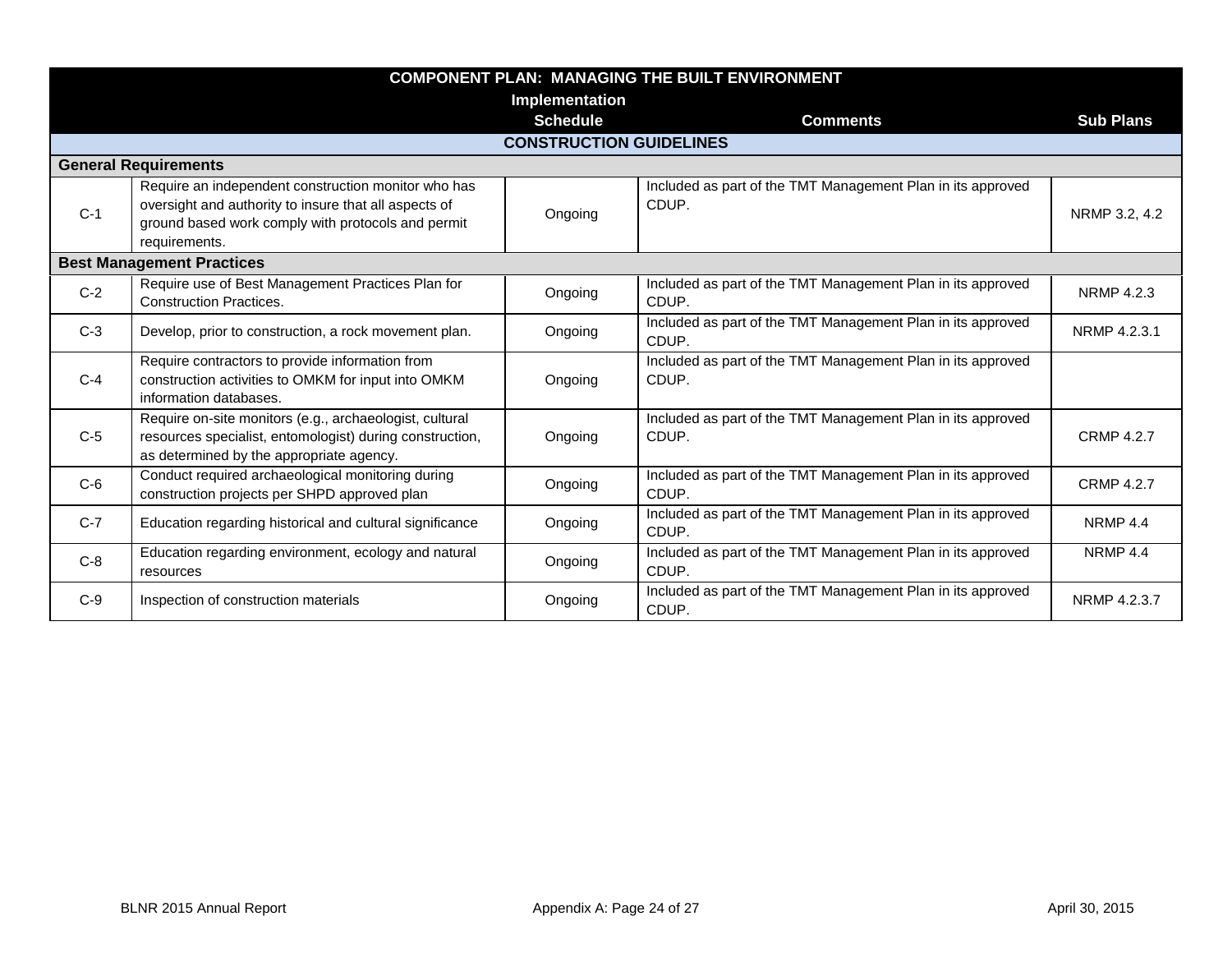| <b>COMPONENT PLAN: MANAGING THE BUILT ENVIRONMENT</b> |                                                                                                                                                                                                       |                 |                                                                                                                   |                          |  |  |
|-------------------------------------------------------|-------------------------------------------------------------------------------------------------------------------------------------------------------------------------------------------------------|-----------------|-------------------------------------------------------------------------------------------------------------------|--------------------------|--|--|
|                                                       | <b>Implementation</b>                                                                                                                                                                                 |                 |                                                                                                                   |                          |  |  |
|                                                       |                                                                                                                                                                                                       | <b>Schedule</b> | <b>Comments</b>                                                                                                   | <b>Sub Plans</b>         |  |  |
|                                                       |                                                                                                                                                                                                       |                 | SITE RECYCLING, DECOMMISSIONING, DEMOLITION AND RESTORATION                                                       |                          |  |  |
| <b>SR-1</b>                                           | Require observatories to develop plans to recycle or<br>demolish facilities once their useful life has ended, in<br>accordance with their sublease requirements, identifying<br>all proposed actions. | Ongoing         | This will be part of the TMT decommissioning plan, with the<br>TMT decommissioning funding plan approved in 2014. | TMT was<br>example       |  |  |
| SR-2                                                  | Require observatories to develop a restoration plan in<br>association with decommissioning, to include an<br>environmental cost-benefit analysis and a cultural<br>assessment.                        | Ongoing         | Included as part of the TMT Management Plan in its approved<br>CDUP.                                              | <b>NRMP</b><br>4.3.3.4.1 |  |  |
| SR-3                                                  | Require any future observatories to consider site<br>restoration during project planning and include provisions<br>in subleases for funding of full restoration.                                      | Ongoing         | Included as part of the TMT Management Plan in its approved<br>CDUP.                                              | <b>NRMP</b><br>4.3.3.4.1 |  |  |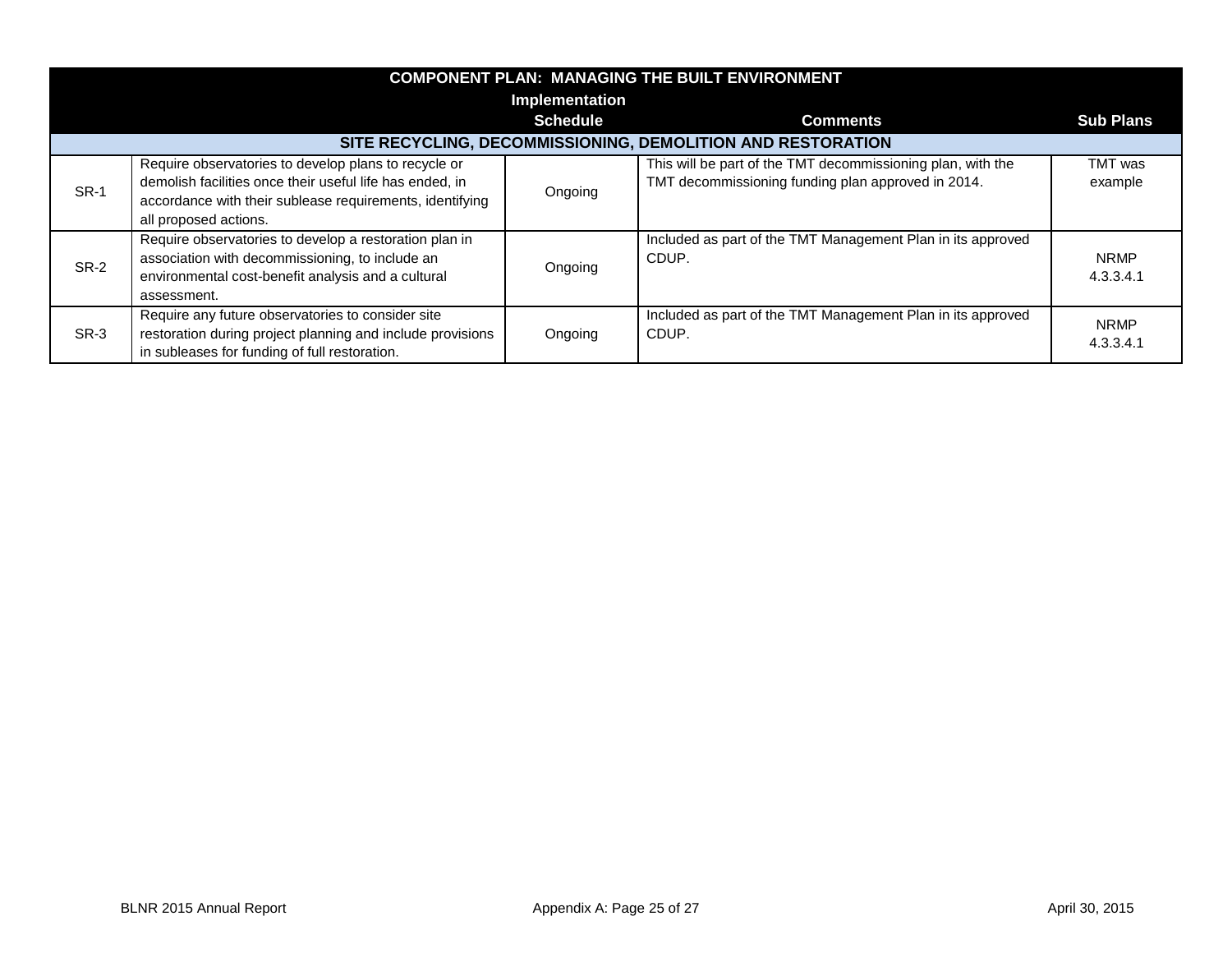| <b>COMPONENT PLAN: MANAGING THE BUILT ENVIRONMENT</b> |                                                                                                                                                                                                                                                                                                                                                                                            |                 |                                                                                                                                                                  |                   |  |  |
|-------------------------------------------------------|--------------------------------------------------------------------------------------------------------------------------------------------------------------------------------------------------------------------------------------------------------------------------------------------------------------------------------------------------------------------------------------------|-----------------|------------------------------------------------------------------------------------------------------------------------------------------------------------------|-------------------|--|--|
|                                                       | Implementation                                                                                                                                                                                                                                                                                                                                                                             |                 |                                                                                                                                                                  |                   |  |  |
|                                                       |                                                                                                                                                                                                                                                                                                                                                                                            | <b>Schedule</b> | <b>Comments</b>                                                                                                                                                  | <b>Sub Plans</b>  |  |  |
|                                                       |                                                                                                                                                                                                                                                                                                                                                                                            |                 | <b>CONSIDERATION OF FUTURE LAND USE</b>                                                                                                                          |                   |  |  |
|                                                       | <b>Facility Planning Guidelines</b>                                                                                                                                                                                                                                                                                                                                                        |                 |                                                                                                                                                                  |                   |  |  |
| FLU-1                                                 | Follow design guidelines presented in the 2000 Master<br>Plan.                                                                                                                                                                                                                                                                                                                             | Ongoing         | The Design Review Process, which incorporated the 2000<br>Master Plan's design guidelines, are being used in the review<br>of the Thirty Meter Telescope project | <b>NRMP 5.1.1</b> |  |  |
| FLU-2                                                 | Develop a map with land-use zones in the Astronomy<br>Precinct based on updated inventories of cultural and<br>natural resources, to delineate areas where future land<br>use will not be allowed and areas where future land use<br>will be allowed but will require compliance with<br>prerequisite studies or analysis prior to approval of<br><b>Conservation District Use Permit.</b> | Short-Term      | This was originally listed for Immediate implementation.<br>However, this task will require additional data gathered from<br>baseline surveys of the resources.  | NRMP 4.3.3.1      |  |  |
| $FLU-3$                                               | Require cataloguing of initial site conditions for use<br>when conducting site restoration.                                                                                                                                                                                                                                                                                                | Ongoing         | TMT was example (photo documentation received)                                                                                                                   |                   |  |  |
| FLU-4                                                 | Require project specific visual rendering of both pre- and<br>post-project settings to facilitate analysis of potential<br>impacts to view planes.                                                                                                                                                                                                                                         | Ongoing         | TMT was example (photo documentation received)                                                                                                                   | NRMP 4.1.4.11     |  |  |
| FLU-5                                                 | Require an airflow analysis on the design of proposed<br>structures to assess potential impacts to aeolian<br>ecosystems.                                                                                                                                                                                                                                                                  | Ongoing         | TMT was example                                                                                                                                                  | NRMP 4.1.4.4      |  |  |
| FLU-6                                                 | Incorporate habitat mitigation plans into project planning<br>process.                                                                                                                                                                                                                                                                                                                     | Ongoing         | TMT was example                                                                                                                                                  | NRMP 4.3.3.3      |  |  |
| FLU-7                                                 | Require use of close-contained zero-discharge waste<br>systems for any future development in the summit<br>region, from portable toilets to observatory restrooms, if<br>feasible.                                                                                                                                                                                                         | Ongoing         | TMT was example                                                                                                                                                  | NRMP 3.1.1.2.6    |  |  |